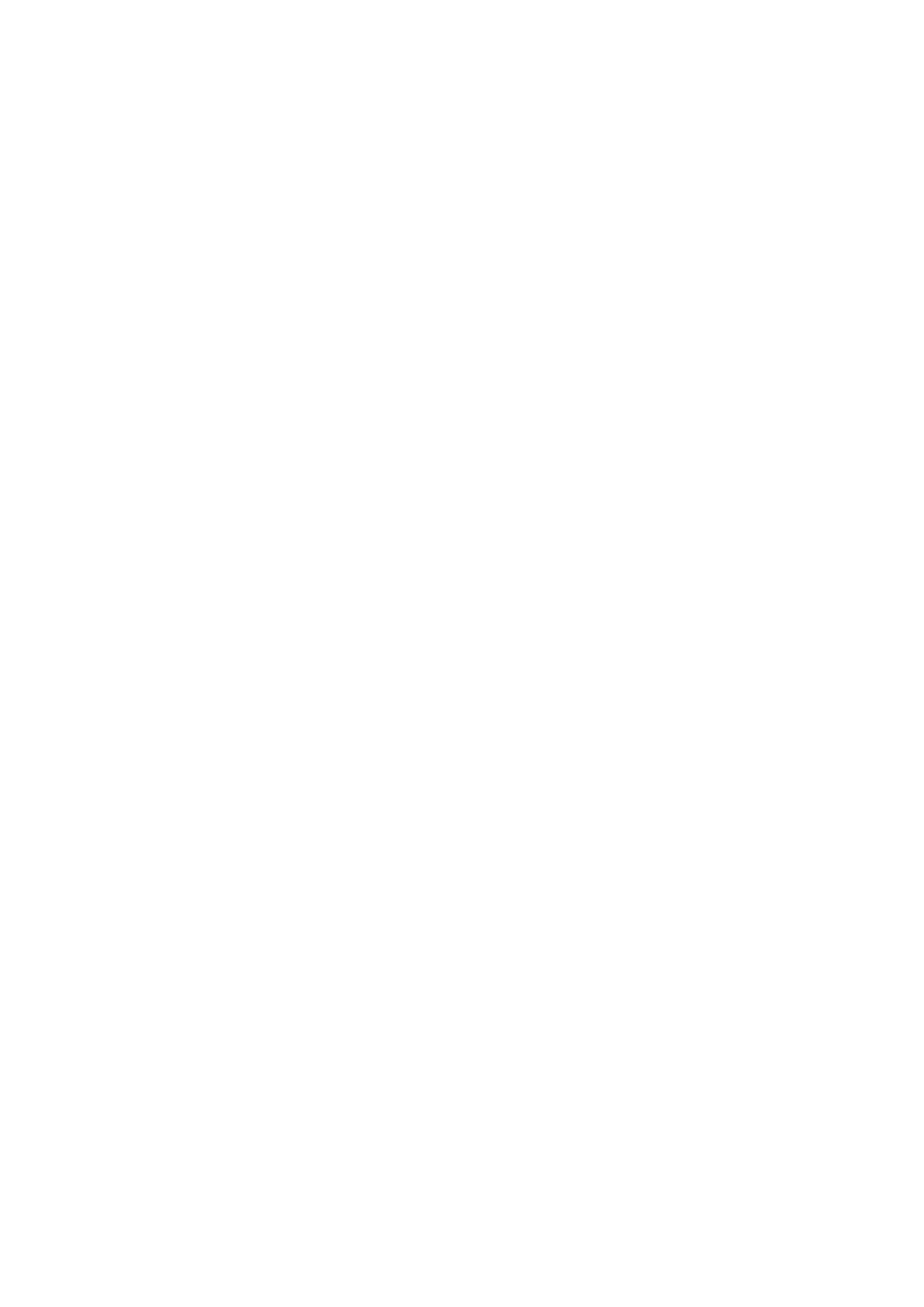# Sri Balaji University

# Mahatma Gandhi Medical College & Research Institute Department of Cardiology

## **Post- Graduate Program**

## **Preamble:**

The purpose of PG education is to create specialists who would provide high quality health care and advance the cause of science through research & training. The purpose of DM Cardiology is to standardize teaching at Post Graduate level throughout the country so that it will benefit in achieving uniformity in undergraduate teaching as well and resultantly creating competent cardiologist with appropriate expertise. The purpose of this document is to provide teachers and learners illustrative guidelines to achieve defined outcomes through learning and assessment. This document was prepared by subject-content specialists. The Reconciliation Board of Academic Council has attempted to render uniformity without compromise to purpose and content of the document. Compromise in purity of syntax has been made in order to preserve the purpose and content. This has necessitated retention of "domains of learning" under the heading "competencies".

## **Program Educational Objectives (PEO):**

- **PEO1:** Specialist who can provide comprehensive care related to cardiology over and above the physician of first contact.
- PEO2: Leader and team member who understands health care system and act to provide safe patient care with accountability and responsibility.
- **PEO3:** Communicator possessing adequate communication skill to convey required information in an appropriate manner in various health care setting.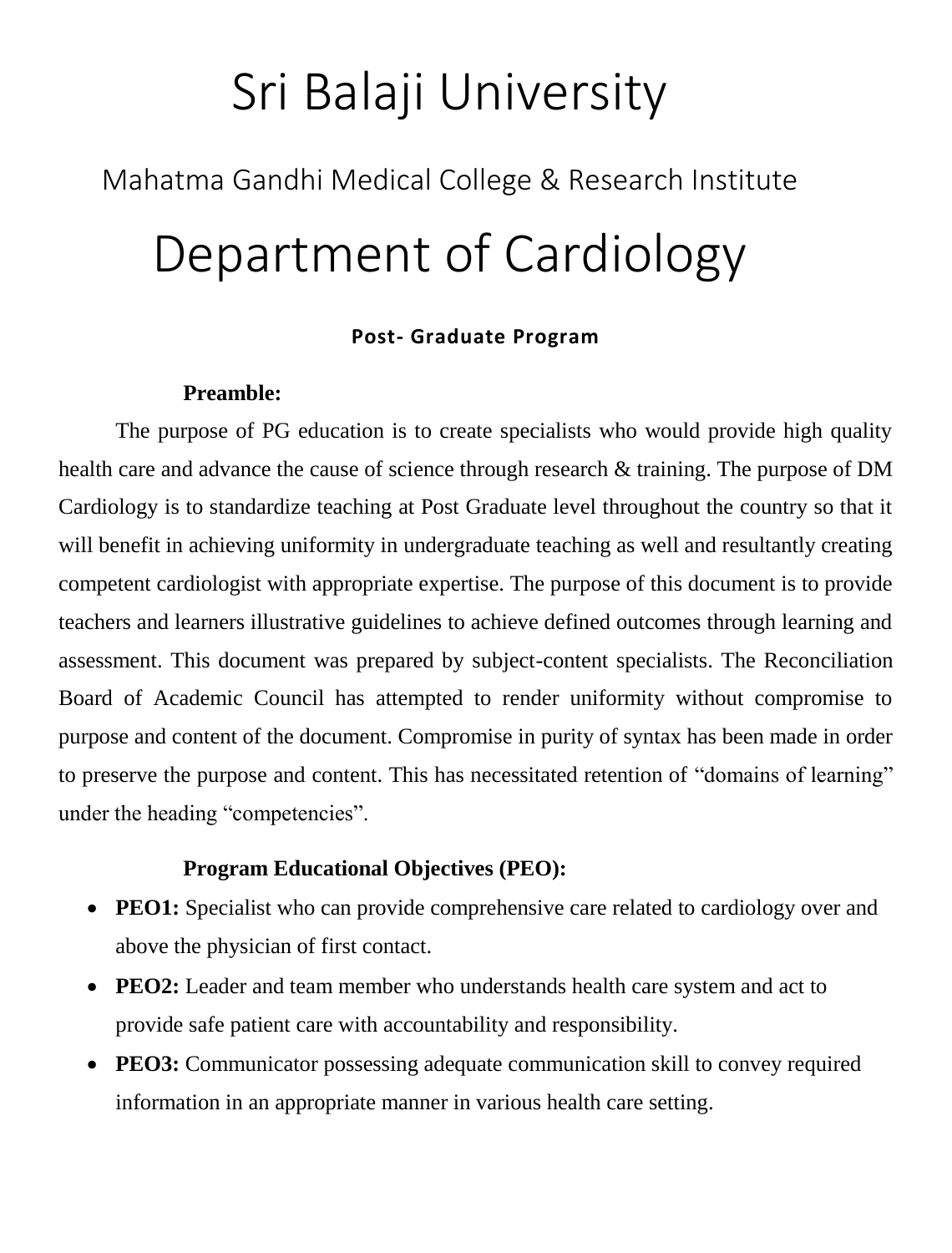- **PEO4:** Lifelong learner keen on updating oneself regarding the advancement in the health care field and able to perform the role of researcher and teacher
- **PEO5:** Professional who understands and follows the principle of bio-ethics / ethics related to health care system.

## **Program Outcome (PO):**

After three years of residency program postgraduate should be able to

- **PO1:** To perform clinical examination and arrive at comprehensive diagnosis(C1,C2)
- **PO2:** Perform and interpret basic cardiac investigations such as Electrocardiogram, Echocardiogram, Holter and Treadmill test(C1.C2,C3)
- **PO3:** Perform and interpret diagnostic coronary angiogram and catheterisation (C1, C2, C3).
- **PO4:** Exercise empathy and a caring attitude and maintain professional integrity, honesty and high ethical standards(C1,C2)
- **PO 5:** Plan and deliver comprehensive treatment using the principles of rational drug therapy  $(C1.C2, C4)$ .
- **PO6:** Plan and advise measures for the prevention and rehabilitation of patients belonging to his specialty $(C1, C2)$
- **PO7:** Perform invasive lifesaving cardiac procedures like Temporary pacemaker insertion, pericardiocentesis(C1,C3)
- **PO8:** Demonstrate competence in basic concepts of research methodology and clinical epidemiology; and preventive aspects of various disease states(C2,C4)
- **PO9:** Be a motivated 'teacher' defined as one keen to share knowledge and skills with a colleague or a junior or any learner(C1,C2,C3,C4)
- **PO10:**Undertake audit, use information technology tools and carry out research both basic and clinical, with the aim of publishing the work and presenting the work at scientific forums(C2,C3, C4)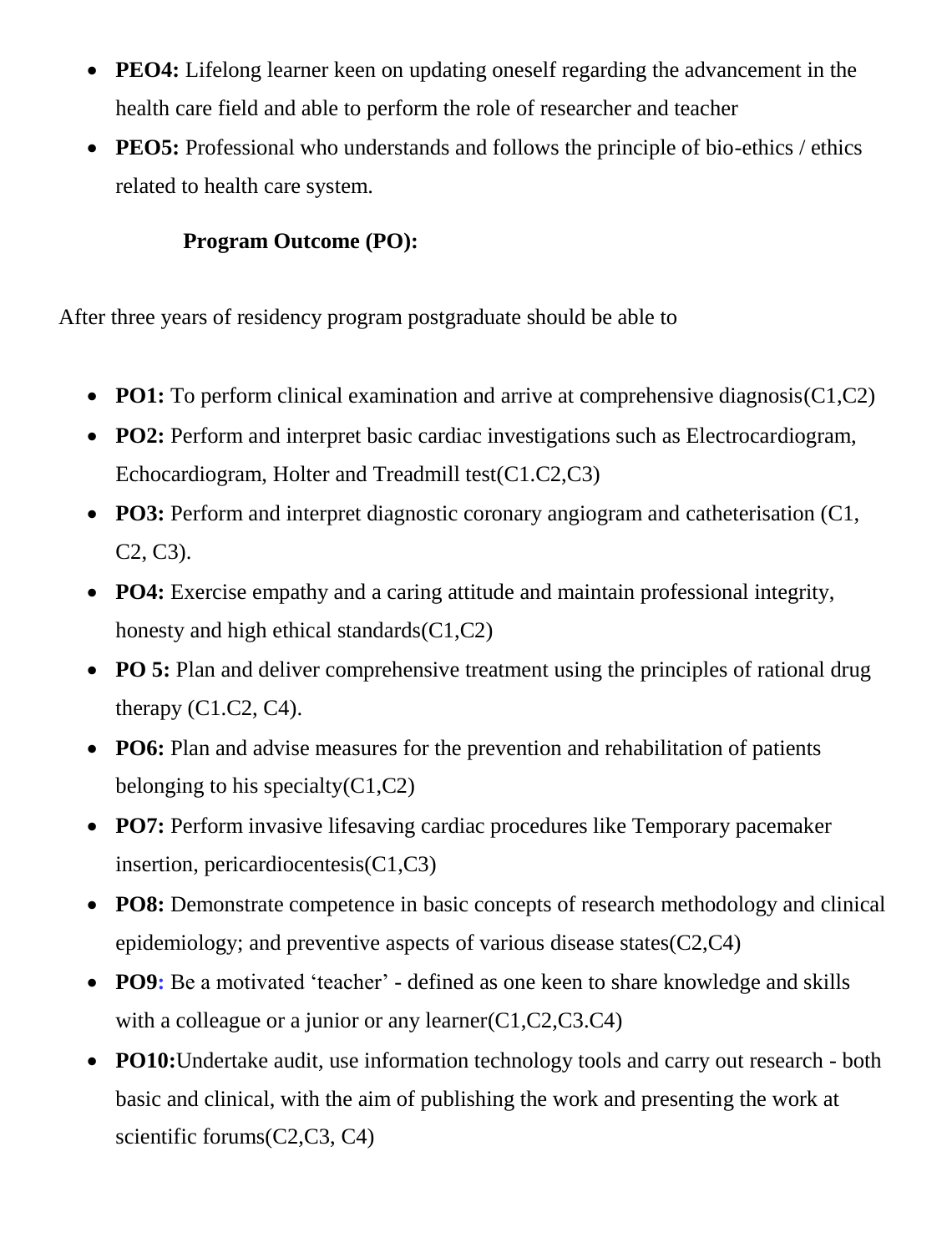## **Course with Course objective**

## **Course 1 (C1): Applied basic medical science**

*Objectives:*At the end of three years post graduate student should have

CO 1. 1. Applied knowledge on anatomy, physiology & biochemical functions of cardiovascular system & correlation with disease pathogenesis.

CO 1.2. Applied knowledge on pathological changes in cardiovascular system associated with diseases and their correlation with clinical signs; understanding various pathogenic processes and possible therapeutic interventions possible at various levels to reverse or arrest the progress of diseases

CO 1.3. Applied knowledge about pharmacokinetics and pharmaco-dynamics of the drugs used for the management of cardiac disorders.

## **Course 2 (C2): Clinical Cardiology including Paediatric cardiology.**

*Objectives:* At the end of three years post graduate student should have

CO 2.1. Provide quality care in diagnosis, management & prevention of complications of non communicable diseases like Hypertension and coronary heart disease.

CO 2.2. Approach a patient with symptoms & clinical signs arrive at a possible available investigations & come to a diagnosis .

CO 2.3 Manage emergencies & critically ill patients in providing utmost care with ethical treatment for better outcome of the patients.

CO 2.4. To understand the pathophysiology behind heart failure, evaluation of its etiology, diagnosis and its management.

CO 2.5. To diagnose acute rheumatic fever, various valvular disorders and grade its severity along with formulating a clear treatment strategy.

CO 2.6. Able to identify and classify various types of cardiomyopathy.

CO 2.7. To do comprehensive perioperative evaluation both in patients with/without cardiac disease.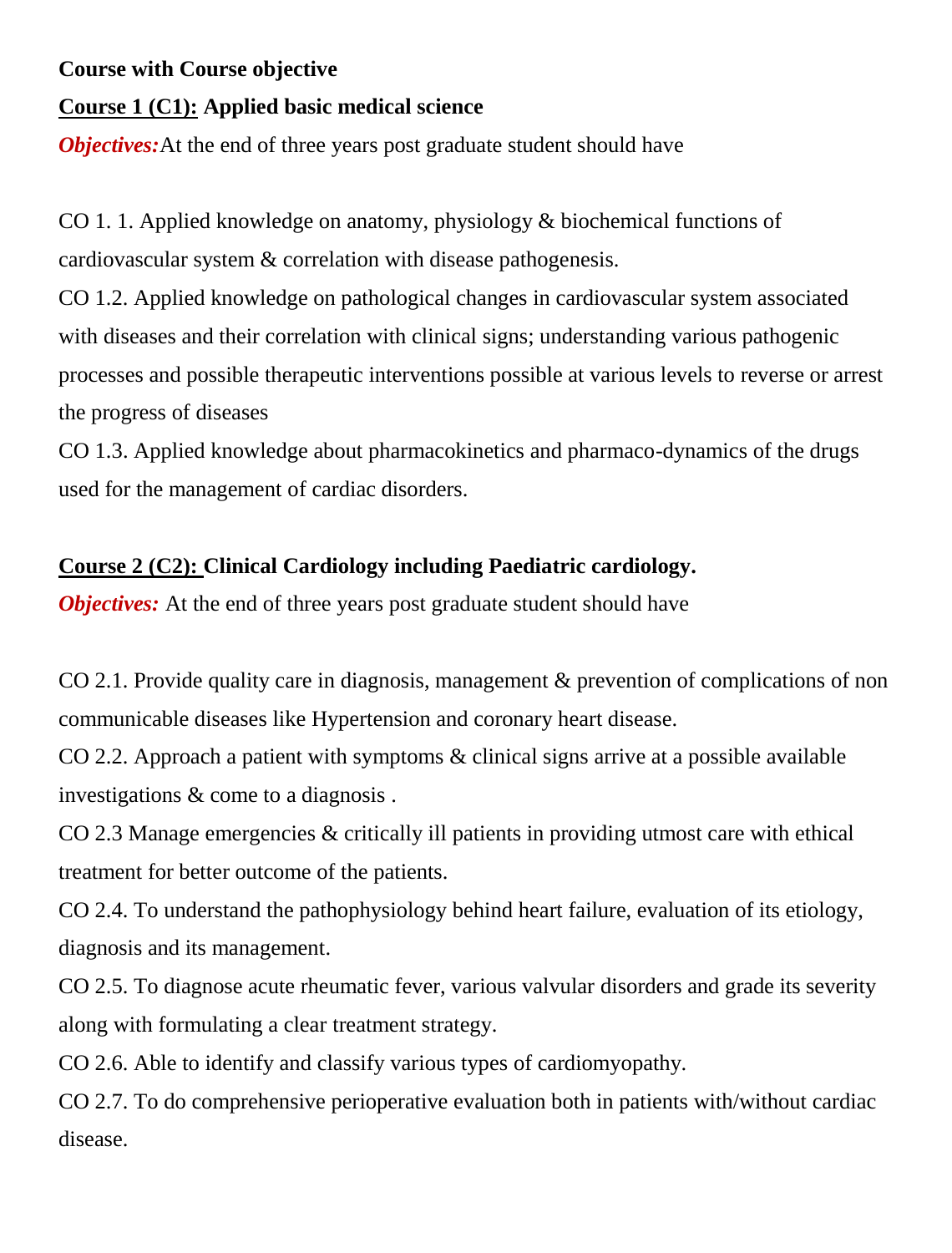CO 2.8. To perform paediatric echocardiogram, diagnose all types of paediatric diseases and in depth knowledge of management options.

CO 2.9. Knowledge about mechanism of cardiac arrhythmias and conduction disturbances, their clinical assessment, diagnosis and management.

# **Course 3 (C3): DIAGNOSTIC AND INTERVENTIONAL CARDIOLOGY INCLUDING CARDIAC INSTRUMENTATION.**

*Objectives:*At the end of three years post graduate student should have

CO 3.1. Diagnostic Cardiology: interpretation of Electrocardiogram, Echo cardiogram (basic & advanced), Treadmill test, Holter. Perform and interpret diagnostic angiogram (coronary and peripheral).Understand the basic interpretation of nuclear cardiology, cardiac CT and cardiac MRI.

CO 3.2. Interventional Cardiology: To have thorough knowledge about the procedural details, complications and management of those complications associated with Percutaneous coronary intervention, balloon valvuloplasty (mitral, aortic, pulmonary), peripheral arterial and venous interventions. Ability to perform Type A coronary interventions under supervision.

CO 3.3. Cardiac devices: pre procedural assessment of cardiac anatomy in structural heart diseases (ASD, VSD, PDA, RSOV), choosing appropriate intervention, knowledge about various devices and their application, procedural details for these interventions. Knowledge about cardiac pacing (types of pacemakers, implantation techniques, interrogationand optimisation).

## **Course 4 (C4):RECENT ADVANCES IN CARDIOLOGY, PREVENTIVE**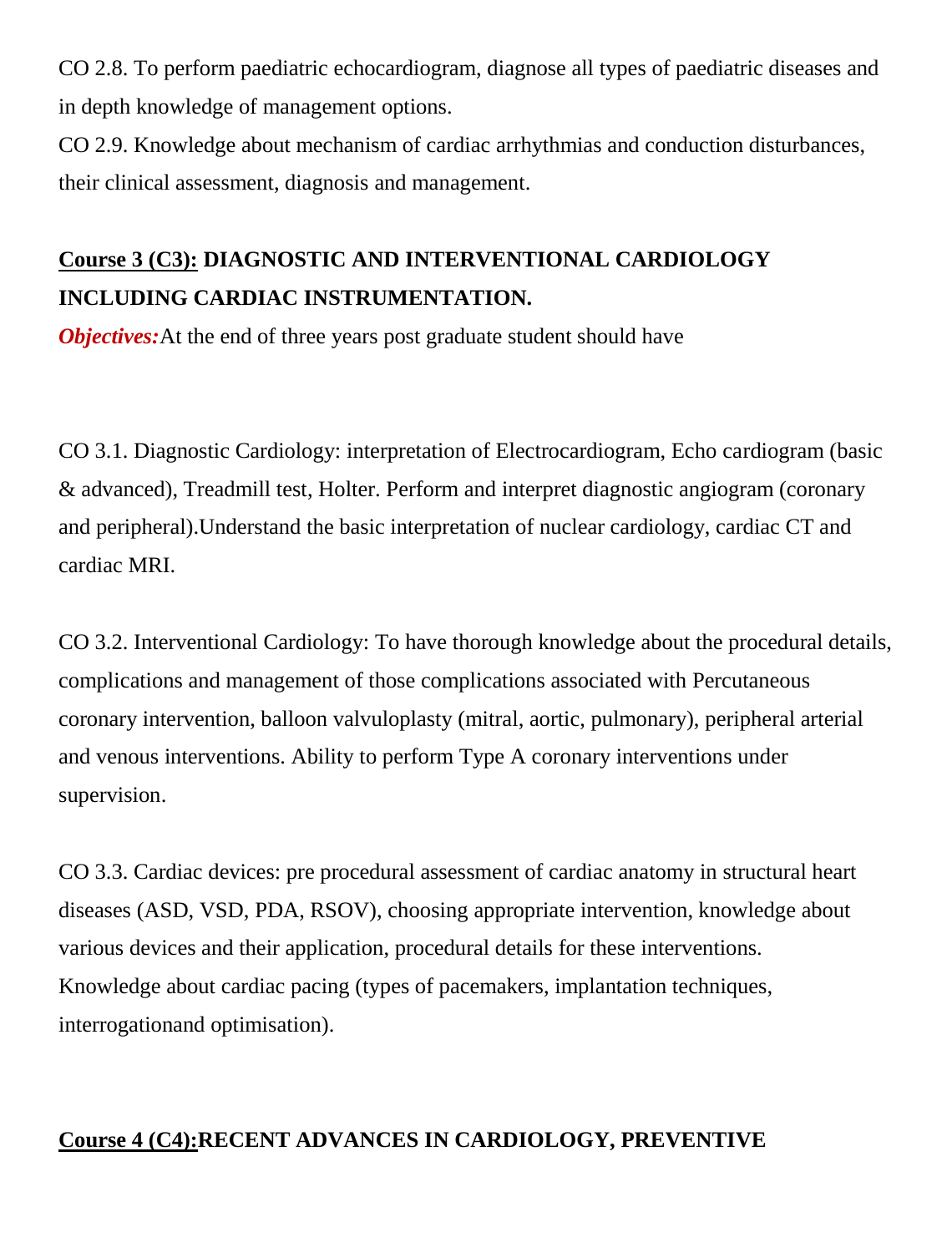## **CARDIOLOGY AND CARDIAC SURGERY.**

**CO 4.1.** Updating knowledge about newer drugs for cardiac diseases, advanced cardiac interventions.

**CO 4.2**. Knowledge about risk stratification and strategies in preventing various cardiac diseases.

**CO 4.3**. Preoperative assessment of patients for cardiac surgery and post-operative follow up.

|                | PEO1       |                 |            |            | PEO <sub>2</sub> |                 | <b>PEO</b><br>3 | PEO <sub>4</sub> |                 |             |
|----------------|------------|-----------------|------------|------------|------------------|-----------------|-----------------|------------------|-----------------|-------------|
|                | <b>PO1</b> | PO <sub>2</sub> | <b>PO3</b> | <b>PO4</b> | <b>PO5</b>       | PO <sub>6</sub> | <b>PO7</b>      | PO <sub>8</sub>  | PO <sub>9</sub> | <b>PO10</b> |
| C1             | Y          | Y               | Y          | Y          | Y                |                 | Y               |                  |                 |             |
| C <sub>2</sub> | Y          | V               | Y          | Y          | Y                | Y               |                 | Y                | V               | Y           |
| C <sub>3</sub> |            | Y               | Y          |            |                  |                 | Y               | Y                | Y               | Y           |
| C <sub>4</sub> |            |                 |            |            | Y                | Y               |                 |                  | Y               |             |

*Mapping of PEO, PO and CO*

## **CURRICULUM FOR DM - CARDIOLOGY**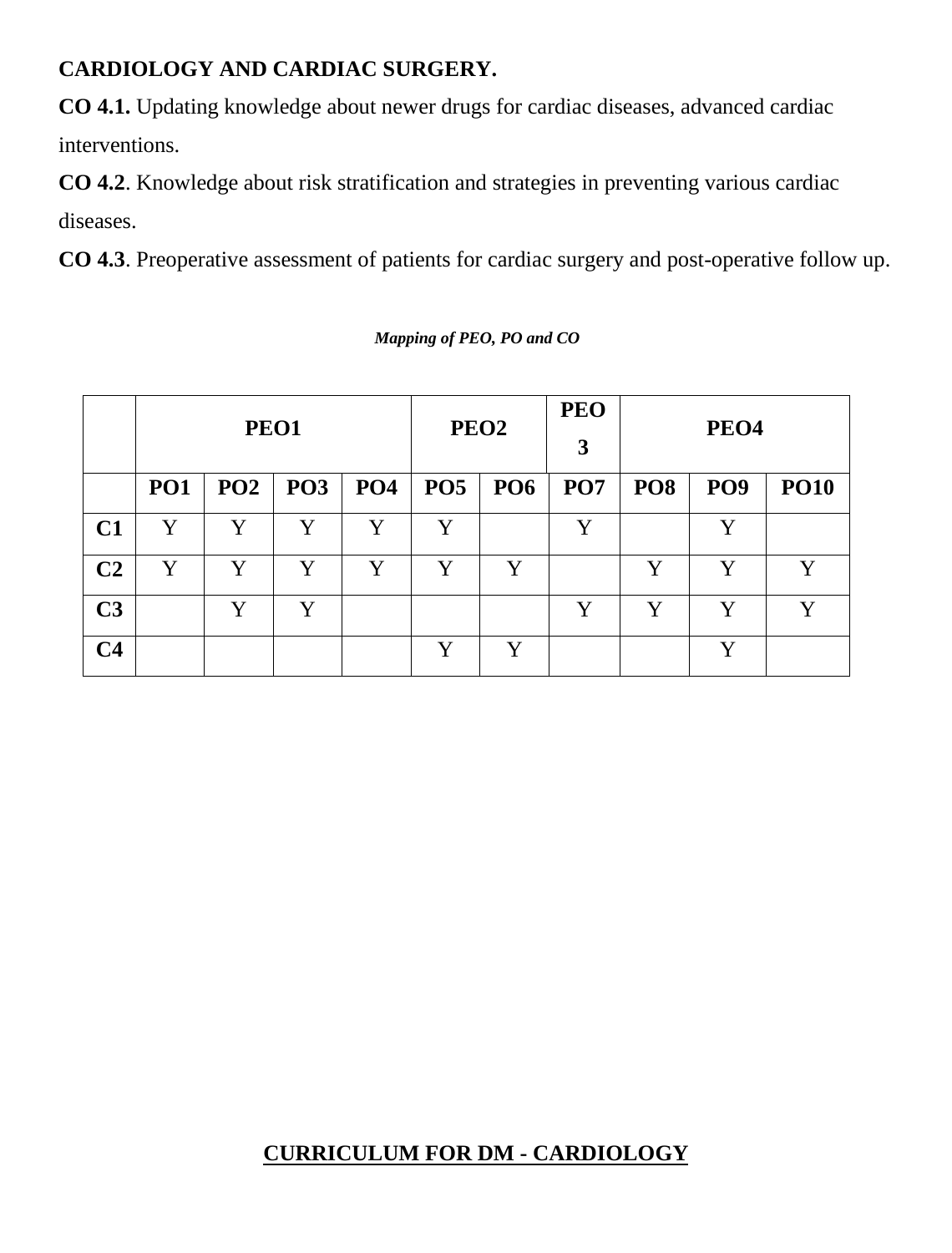The infrastructure and faculty of the department will be as per MCI guidelines.

## **1. GOALS & OBJECTIVES**

## **1.1 GOAL :**

## **The goal of DM course is to produce a competent cardiologist who :**

- $\triangleright$  Recognizes the health needs of patients and carries out professional obligations, keeping in view the principles of National Health policy and professional ethics
- $\triangleright$  Has acquired the competencies pertaining to Cardiology that are required to be practised in the community and at all levels of health care system
- $\triangleright$  Has acquired skills in effectively communicating with the patients, family and the community
- $\triangleright$  Is aware of the contemporary advances and developments in medical sciences

 $\triangleright$  Acquires a spirit of scientific enquiry and is oriented to principles of research methodology

 $\triangleright$  Has acquired skills in educating medical and paramedical professionals

## **1.2 LEARNING OBJECTIVES**

- $\triangleright$  In general, the course is designed to train post graduates (MD) in Internal Medicine & Paediatrics, in major areas of Cardiology like clinical Cardiology, Coronary care, Paediatric Cardiology, Electrophysiology, Invasive diagnostic and Therapeutic Cardiac procedures and various non- invasive diagnostic techniques and research activities.
- $\triangleright$  The aim of the course is to impart, thorough comprehensive approach, training to the candidate in the various aspects of cardiology so that at the end of the course he / she shall be able to perform the following:-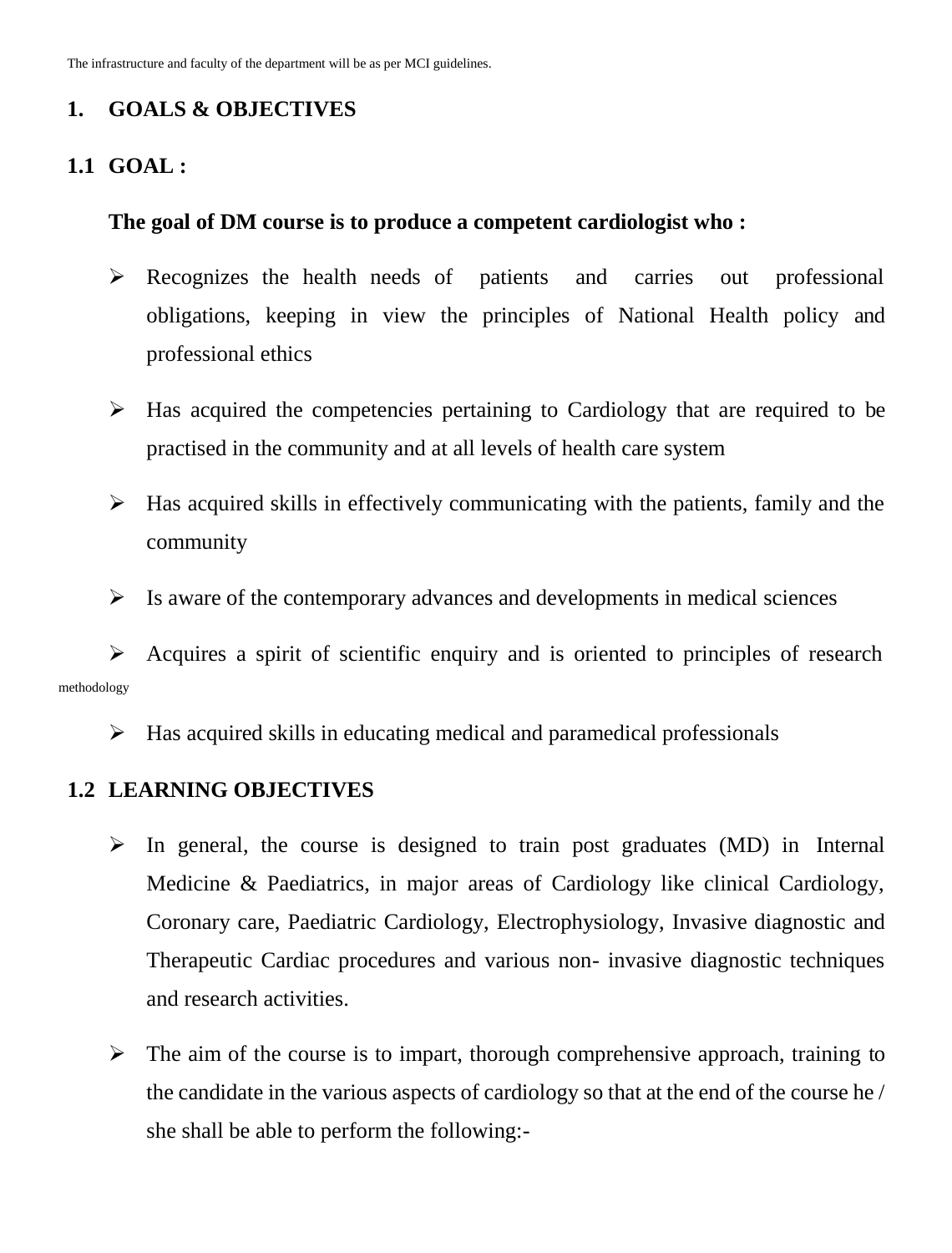## **1.2.1 Cognitive Domain :**

- 1) To diagnose cardiovascular diseases based on clinical methods.
- 2) To interpret relevant laboratory, radiological and cardiological investigations for the purpose of diagnosis
- 3) To arrive at treatment plans / modalities based on  $1 \& 2$  and discuss the pros and cons with the patient and his / her family
- 4) Be able to carry out efficient management of all types of cardiovascular emergencies, following a rapid assessment of the patient and synthesizing available clinical and investigational information. To keep abreast of the current knowledge and recent advances in the field by self learning and /or participating in continuing Medical Education programmes.
- 5) To render preventive and rehabilitative care.
- 6) To organize and manage administrative responsibilities for routine day to day work as well as emergency /urgent situations
- 7) To understand the functional principles of various biomedical equipments used in invasive and non invasive cardiology.
- 8) To carry out research leading to publications in the field
- 9) To teach the medical and other paramedical students/staff and develop learning resource materials for them

## **1.2.2 SKILLS :**

## **1.2.2.1 Non-invasive techniques**

The candidate would be given adequate training during the course so that he/she will be able to perform and interpret various non invasive techniques including:

a. Electrocardiography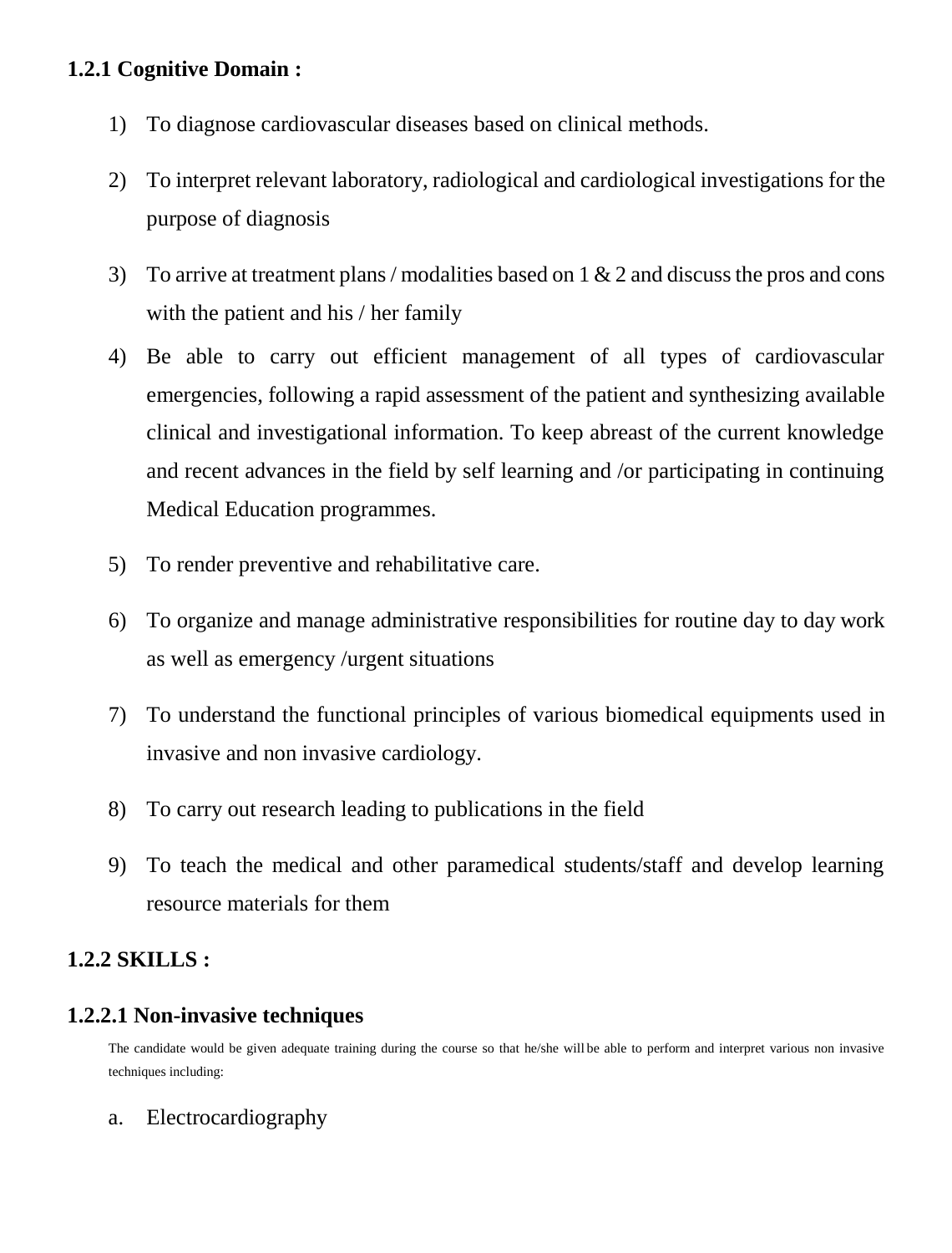- b. Stress testing –ECG tread mill test, stress echocardiography
- c. Holter monitoring for arrhythmias and ischemic disorders
- d. Echocardiography M-mode, Two dimensional, 3D Doppler (Including tissue Doppler), Colour flow imaging, contrast echo, strain and strain rate imaging, speckle tracking, trans oesophageal echocardiography and echo directed hemodynamic studies.

The candidate would be given adequate exposure in choosing other Non invasive cardiac investigatory techniques including Cardiac CT, MRI & Nuclear Cardiology appropriate to the situation.

## **1.2.2 .2 Invasive cardiology**

The candidate would be given adequate training so that he/she will be able

- 1. To perform temporary pacemaker insertion, pericardiocentesis , central venous line insertions
- 2. To perform right and left heart catheterization and coronary angiography procedures in adults and Children
- 3. To perform different diagnostic peripheral angiograms.
- 4. To assist in various interventions including Coronary and Peripheral angioplasty and valvuloplasty
- 5. To observe and assist device closure of ASD, VSD, PDA etc.
- 6. To observe and learn doing FFR during angioplasty.
- 7. To calculate and interpret various hemodynamic parameters
- 8. To interpret electrophysiological data and assist in electrophysiology procedures, permanent pacemaker implantation, AICD implantation.

## **1.2.3 Affective Domain :**

1) To adopt ethical practices in dealing with patients, colleagues, subordinates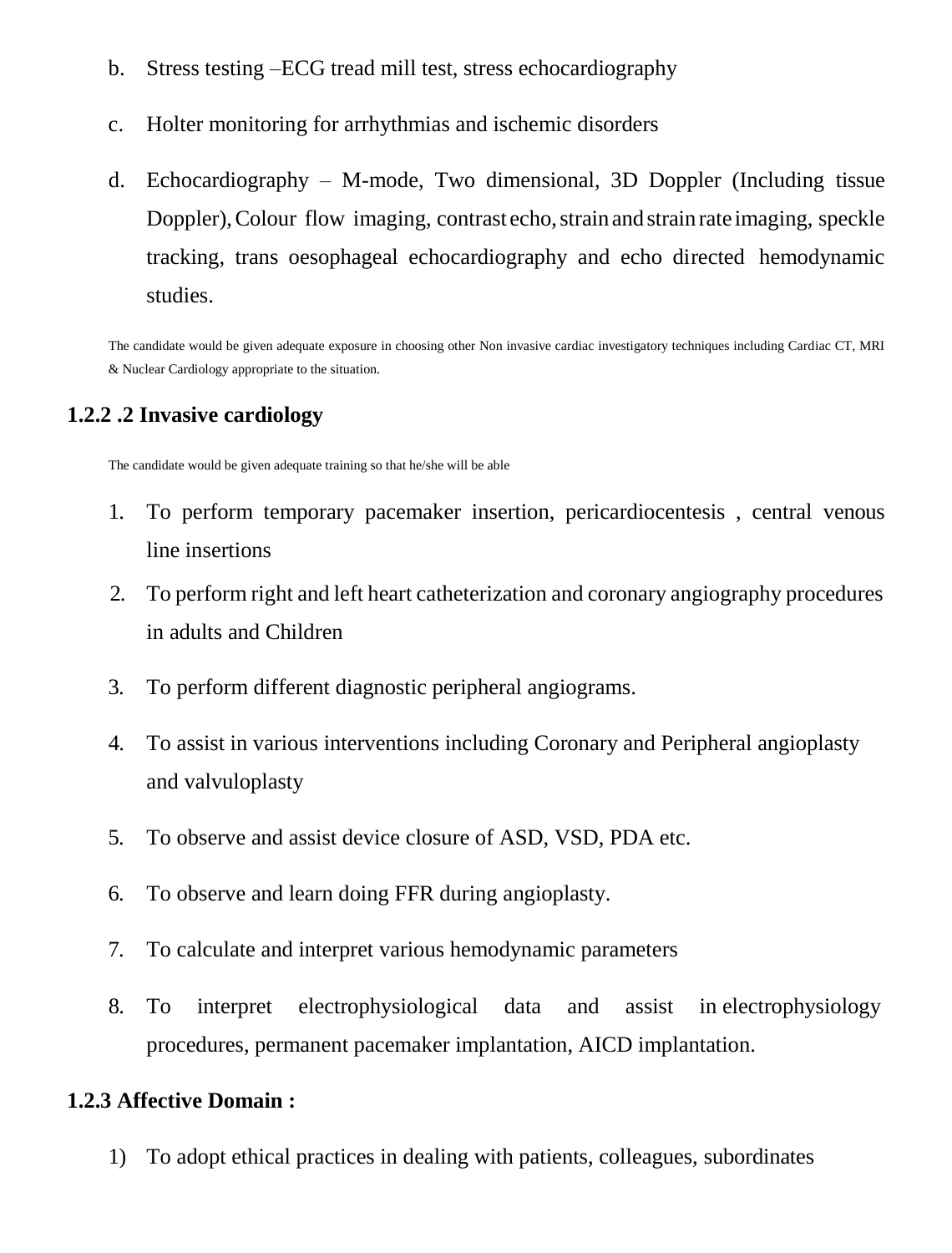superiors and health care workers.

- 2) To promote cordial interpersonal relations
- 3) To perform as a team
- 4) To learn to be a leader when the need arises.
- 5) To learn to order investigations and prescribe drugs rationally.
- 6) To be aware of ethical issues in human and animal research.
- 7). To take rational decisions in the face of ethical dilemmas in cardiac diseases, demonstrate empathy & Human approach towards patients & their families & exhibit interpersonal behaviour in accordance with social norms & expectations.

## **2. SYLLABUS**

#### **2.1 Basic sciences related to Cardiology**

## **2.1.1 Cardiac Anatomy**

The cardiac anatomy with special emphasis on the development of heart and blood vessels, foetal circulation and its changes in post natal life; coronary circulation; venous drainage of heart ; The heart and pericardium and its relation to neighbouring structures; anatomy of cardiac chambers and valves; arteries and veins; histology of heart and blood vessels. Functional anatomy of the heart, orientation of the heart within the Thorax, Methods used to study cardiac anatomy, correlative anatomy, New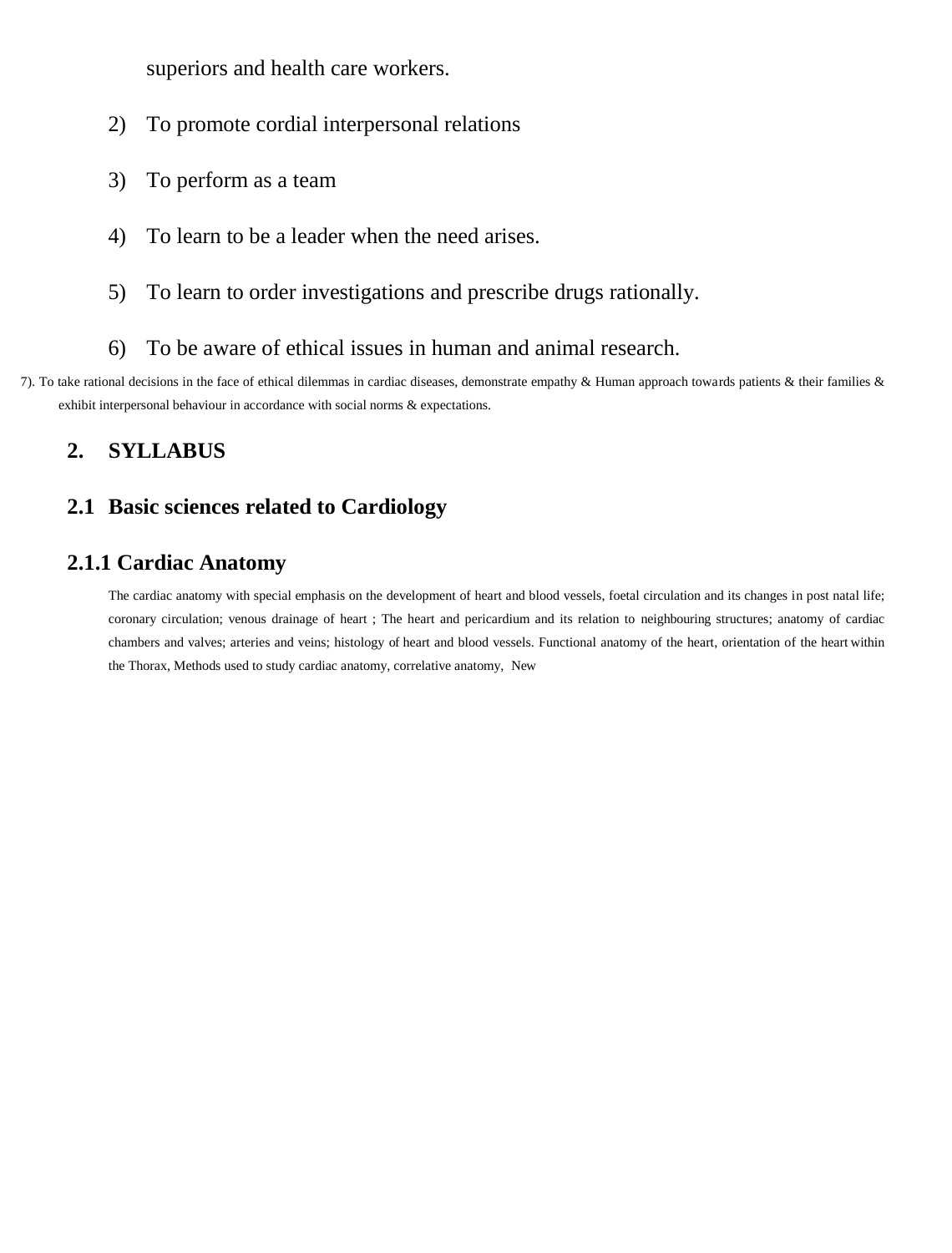developments and future challenges, Quantum computing, Ultrastructure of the heart, Cardiac Embryology and Histology.

#### **2.1.2 Cardiac Physiology**

Cardiac Physiology will cover all the physiological changes in the heart during its normal function with special reference to cardiac cycle; myocardial contractility; pressure changes in the cardiac chambers; cardiac output; factors control- ling blood flow; regulation of cardiac function; cardiac reflexes; coronary blood flow; exercise physiology; physiology of blood pressure regulation; normal influence on cardiovascular system; preload; after-load; assessment of ventricular function; regulation of cardiac contraction; action potentials; the cellular basis of cardiac contraction, Integration of the cardiovascular system and the response to dynamic exercise, etc.

#### **2.1.3 Cardiac Molecular Biology**

Principles of molecular biology including Gene Structure, Expression and regulation;

Recombinant DNA Technology; PCR Techniques, Molecular basis of cellular growth, Molecular and cellular biology of the normal, hypertrophied and failing heart including cardiac growth and hypertrophy, Molecular and Cellular biology of the blood vessels including endothelial cell, vascular smooth muscle interactions, atherosclerosis etc, The Human Genome and its future implications for cardiology including bioethi- cal implications and genetic counselling, Cardiovascular Tissue modification by genetic approaches including Gene Transfer etc, Molecular Development of the heart including anomalies.

#### **2.1.4 Cardiac Biochemistry**

All aspects of normal and abnormal patterns of cardiac biochemistry including cardiac enzymes;lipidprofile, cardiacmetabolism, electrolytes andtheireffectsoncardiac function etc.

#### **2.1.5 Cardiac Pharmacology**

All the drugs used in the treatment of cardiac disorders inclusive of antianginal agents like beta-blocking agents, nitrates and calcium channel blockers, antifailure agents like diuretics, Angiotensin-Converting Enzyme (ACE) Inhibitors, Angiotensin-II Receptor Blocking Drugs (ARBs) and aldosterone antagonism, Digitalis, Acute Ionotropes and ionotropic Dilators, Antihypertensive Drugs, Antiarrhythmic Drugs, Antithrombotic agents like Platelet Inhibitors, Anticoagulants and Fibrinolytics, Lipid-Lowering and Atherosclerotic Drugs , choice of drugs, Adverse Cardiovascular Drug Interactions and Complications.

#### **2.1.6 Cardiac Pathology**

All pathological changes in various cardiac diseases with special reference to clinical correlation included. Special emphasis on pathological changes in the pulmonary vascular system in various cardiac disorders; pathogenesis and pathology of rheumatic fever and rheumatic heart disease; cardiomyopathies -- dilated, hypertrophic and obliterative /restrictive; congenital heart disease-cyanotic and acyanotic; atherosclerosis; coronary artery disease; cardiac involvement in other systemic diseases and storage disorders etc.

#### **2.1.7 Cardiac Microbiology**

The various microbiological aspects of cardiac diseases including rheumatic fever, in- fective endocarditis, myocarditis are included. Cardiac Molecular Biology has been in- cluded under a separate head.

#### **2.2 Clinical Cardiology including Paediatric Cardiology.**

#### **2.2.1 General Evaluation of the patient**

The History, Physical Examination and Cardiac Auscultation including elements of accurate history taking, symptoms associated with cardiovascular disease, The physical examination of adults, children, infants and neonates, syndromes associated with congenital heart disease, measurementofarterialbloodpressure,venouspulse,examination of the retina, inspection and palpation of the pericardium, cardiac auscultation.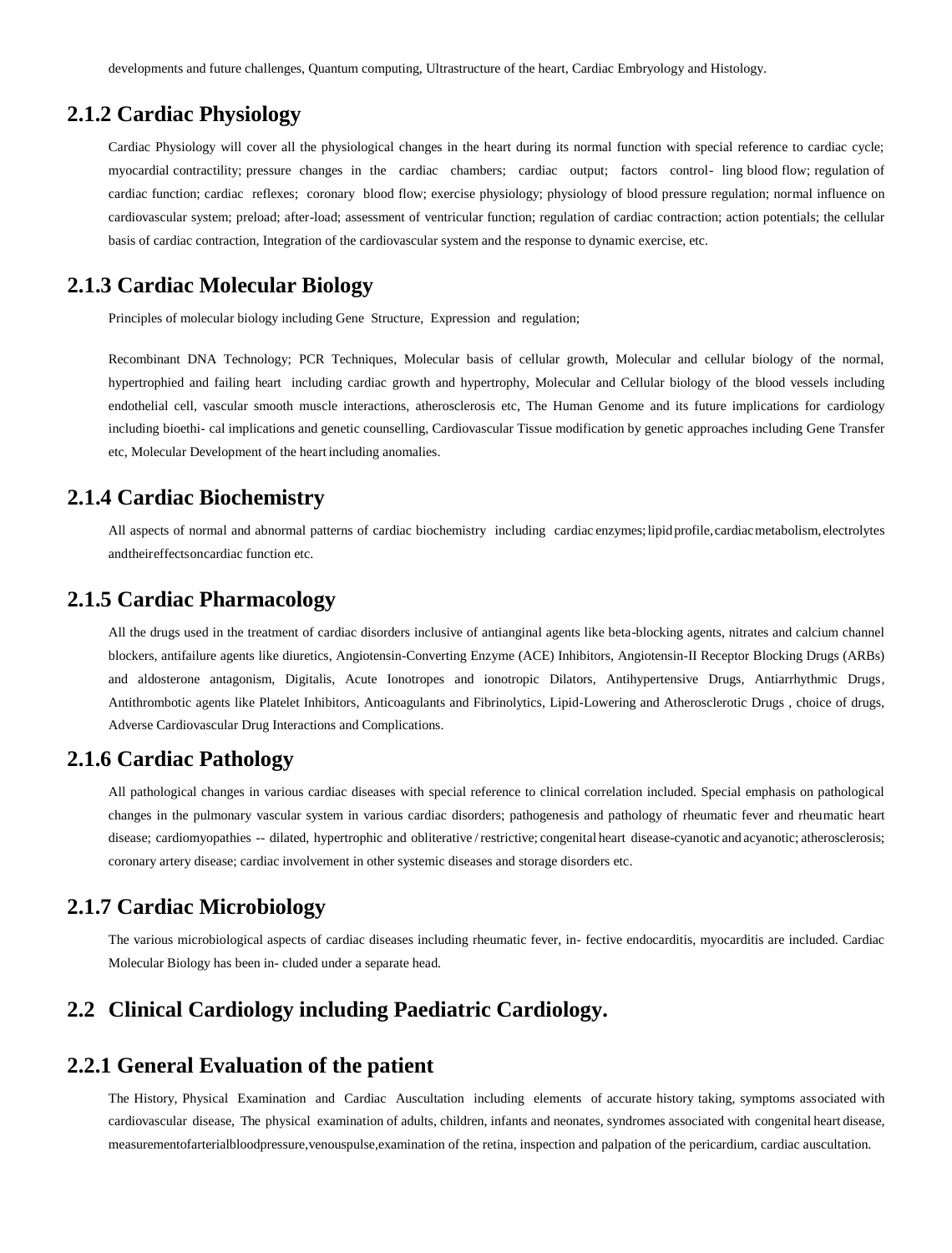#### **2.2.2 Heart Failure**

Pathophysiology and diagnosis of Heart Failure, Diagnosis and management of heart failure, Cardiac transplantation and mechanical ventricular support.

#### **2.2.3 Rhythm and Conduction Disturbances**

Mechanisms of cardiac arrhythmias and conduction disturbances, Recognition, clinical assessment and management of arrhythmias and conduction disturbances, anti arrhythmic drugs, etc

#### **2.2.4 Syncope, Sudden Death and Cardio-pulmonary Resuscitation**

Diagnosis and management of syncope, sudden cardiac death, Cardio pulmonary Resuscitation and the subsequent management of the patients etc.

#### **2.2.5 Coronary Heart Disease**

Atherogenesis and its determinants, Pathology of coronary atherosclerosis, Coronary blood flow and myocardial ischemia, Dyslipidemia, other risk factors, and the prevention of coronary heart disease, Non atherosclerotic coronary heart disease,

Diagnosis and management of patients with chronic ischemic heart disease, Diagnosis and management of patients with unstable angina, Diagnosis and management of patients with acute myocardial infarction, The electrocardiogram in Acute myocardial infarction, Thrombogenesis, antithrombotic and thrombolytic therapy, rehabilitation of the patient with coronary heart disease etc.

#### **2.2.6 Systemic Arterial Hypertension**

Hypertension, epidemiology, pathophysiology, diagnosis and treatment.

#### **2.2.7 Pulmonary Hypertension and Pulmonary Disease**

Pulmonary hypertension, Pulmonary embolism, Chronic Cor pulmonale etc.

#### **2.2.8 Valvular Heart Disease**

Acute rheumatic fever, Aortic valve disease, Mitral valve disease, Mitral valve prolapse syndrome, tricuspid valve, pulmonary valve and multi valvular disease, Clinical performance of prosthetic heart valves, Antithrombotic therapy for valvular heart disease etc.

#### **2.2.9 Congenital Heart Disease**

Cardiovascular disease due to genetic abnormalities, the pathology, patho physiology, recognition and treatment of congenital heart diseases, Congenital heart disease in adults etc.

#### **2.2.10 Cardiomyopathy and Specific Heart Muscle Diseases**

Classification of Cardiomyopathies, Dilated Cardiomyopathy, Hypertrophic Cardiomyo- pathy, Restrictive, obliterative and infiltrative Cardiomyopathies,Myocarditisandspecific Cardiomyopathies,EndocrinediseaseandAlcohol,AIDSandtheCardiovascularsystem, Effect of non cardiac drugs, Electricity, Poisons and Radiation and the heart etc.

#### **2.2.11 Pericardial Diseases and Endocarditis**

Diseases of the pericardium, Infective endocarditis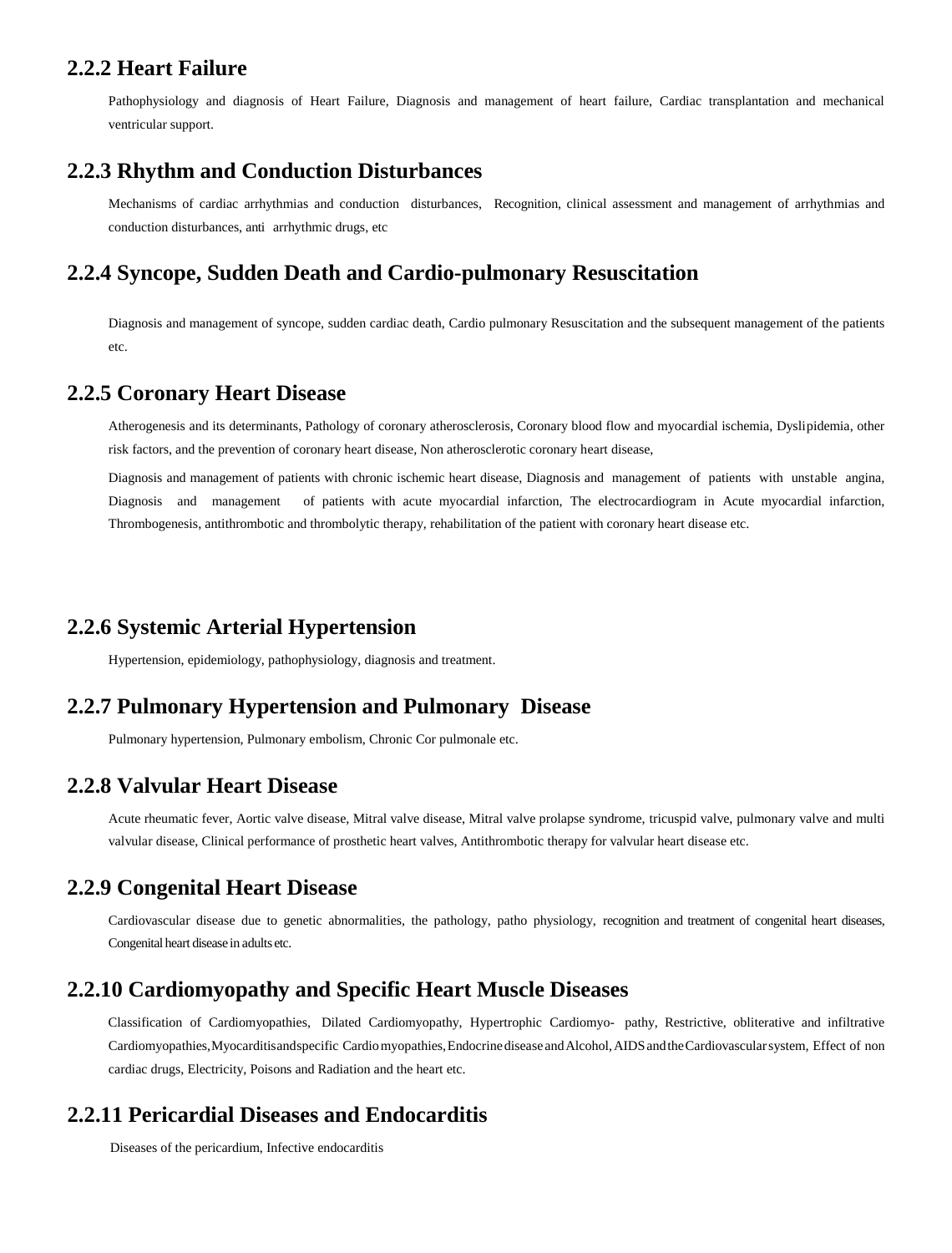#### **2.2.12 The Heart, Anaesthesia and Surgery**

Perioperative evaluation and management of patients with known or suspected cardio vascular disease who undergo non cardiac surgery, Anaesthesia and patients with cardiovascular disease, etc.

#### **2.2.13 Miscellaneous Diseases and Conditions**

The connective tissue diseases and the cardiovascular system, Neoplastic heart disease, Diabetes and cardiovascular disease, traumatic heart disease, effectsofmoodand

anxiety disorders on the cardiovascular system, Heart disease and pregnancy, The heart and obesity, the heart and kidney disease, exercise and the cardiovascular system, Acute hemodynamics, conditioning, training the athelete's heart and sudden death, Cardiovascular aging in health and therapeutic considerations in older patients with cardiovascular diseases, women and coronary artery disease etc.

#### **2.2.14 Tropical Cardiology**

Conditions which are specifically found in the tropicslike rheumatic heart disease, Endo myocardial Fibrosis, Eosinophilic Heart Disease, Aorto arteritis etc.

#### **2.2.15 Diseases of the great vessels and peripheral vessels**

Diagnosis and treatment of diseases of the aorta, Cerebro vascular disease and neurologic manifestations of heart disease, diagnosis and management of diseases of the peripheral arteries and veins, surgical treatment of peripheral vascular diseases, etc.

#### **2.3 Diagnostic and Interventional Cardiology including Cardiac Instrumentation**

#### **2.3.1 Diagnostic Cardiology**

The resting Electrocardiogram, The Chest roentgenogram and cardiac fluoroscopy, The Echocardiogram, ECG Exercise Testing, Cardiac Catheterization, Coronary Arterio graphy, Coronary Blood Flow and Pressure Measurements, Cardiac Ventriculo graphy, Pulmonary Angiography, Angiography of the Aorta and Peripheral Vessels, Nuclear Cardiology, Computed tomography of the Heart, Magnetic resonance Imaging of the heart, Magnetic Resonance imaging of the Vascular System, Positron Emission Tomography for the non invasive study and quantification of blood flow and metabolism in human cardiac disease, long-term continuous electrocardiographic recordings, Signal Averaging techniques and measurement of Late Potentials, Techniques of Electrophysiological evaluation of Brady and tachy arrhythmias, Coronary Intravascular Ultrasound Imaging endo myocardial biopsy etc.

#### **2.3.2 Interventional Cardiology**

Percutaneous Coronary Interventions, Coronary Angioplasty, IVUS/OCT Guided coronary intervention and FFR guided coronary interventions, Atherectomy, Athero ablation and Thrombectomy, Coronary Stenting, Balloon Valvuloplasty, Peripheral Intervention, Paediatric interventions, Intra aortic Balloon Counter pulsation and otherCirculatory AssistDevices,InterventionalElectrophysiology,Cardiacpacemakers, implantable devices for heart failure and for the treatment of cardiac arrhythmias etc.

#### **2.3.3 Cardiac Instrumentation**

Principles of cardiac instrumentation, pressure recording, ECG Machines, Cardiac

Monitors, Defibrillators, Cath-Lab Equipment, EP Lab Equipment, Gamma Camera,

CT Scan, MRI Equipment, PET Scans, Echocardiography including Stress Echo, Colour Doppler and TEE, Pacemakers temporary and Permanent, ICDs, Triple Chamber Devices, radiofrequency ablation equipment, programmed stimulators, IABP, Holter and Signal Averaging and ABP machines, Treadmill equipments, Hemodynamic recorders, oxymeters, Computers and image processing in Cardiology etc.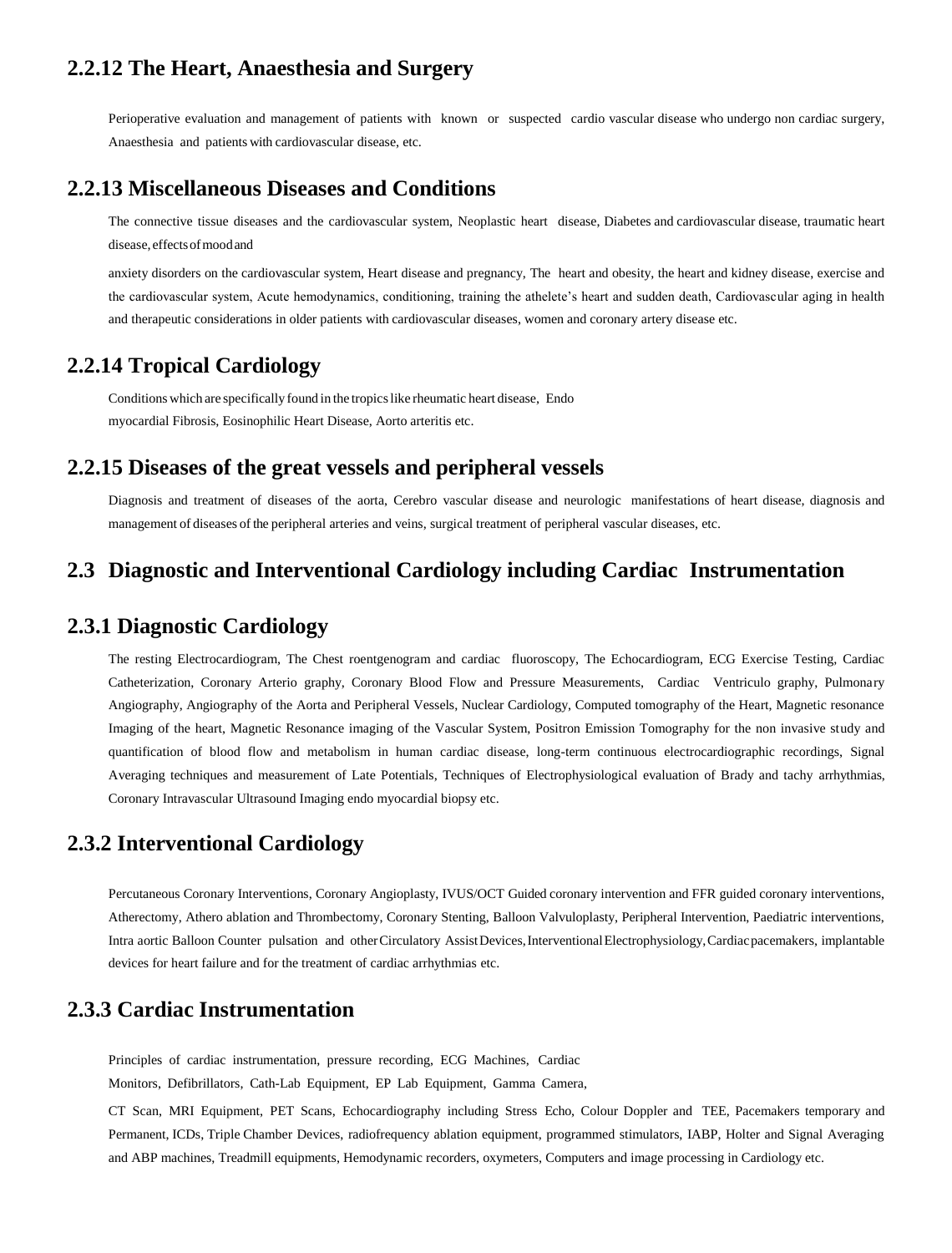# **2.4 Recent advances in Cardiology, Cardiac epidemiology, Preventive Cardiology including Cardiology related Cardiac surgery**

Atherosclerosis and Prevention: Epidemiology of Cardiovascular Diseases Risk factors for atherosclerotic diseases, assessment of cardiac risk

## **2.4.1 Special Problems in the prevention of cardiovascular disease**

- (a) Diabetes mellitus type 2
- (b) Menopausal women
- (c) Non-traditional risk factors for coronary disease

## **2.4.2 Special problems in Hyperlipidemia therapy**

- (a) Child with hypercholesterolemia
- (b) Transplant patient
- (c) Hypercholesterolemia in the elderly
- (d) Elevated lipoprotein fractions.

## **2.4.3 Non Cardiac Vascular Disease: Special problems in Vascular Disease;**

(a) Compromise of an internal thoracic artery to coronary artery graft by sub clavian artery disease; localised lymphedema

## **2.4.4 Ischemic Heart Disease: Special Diagnostic issues in Ischemic Heart Disease :**

- (a) The patient with chest pain, a positive stress test and normal coronary arteries
- (b) The patient with coronary artery disease and acute and chronic heart failure

## **2.4.5 Stable Coronary Syndromes: Special problems in myocardial ischemia;**

- (a) Management of variant angina breakthrough
- (b) Management of the non-revascularization patient with severe angina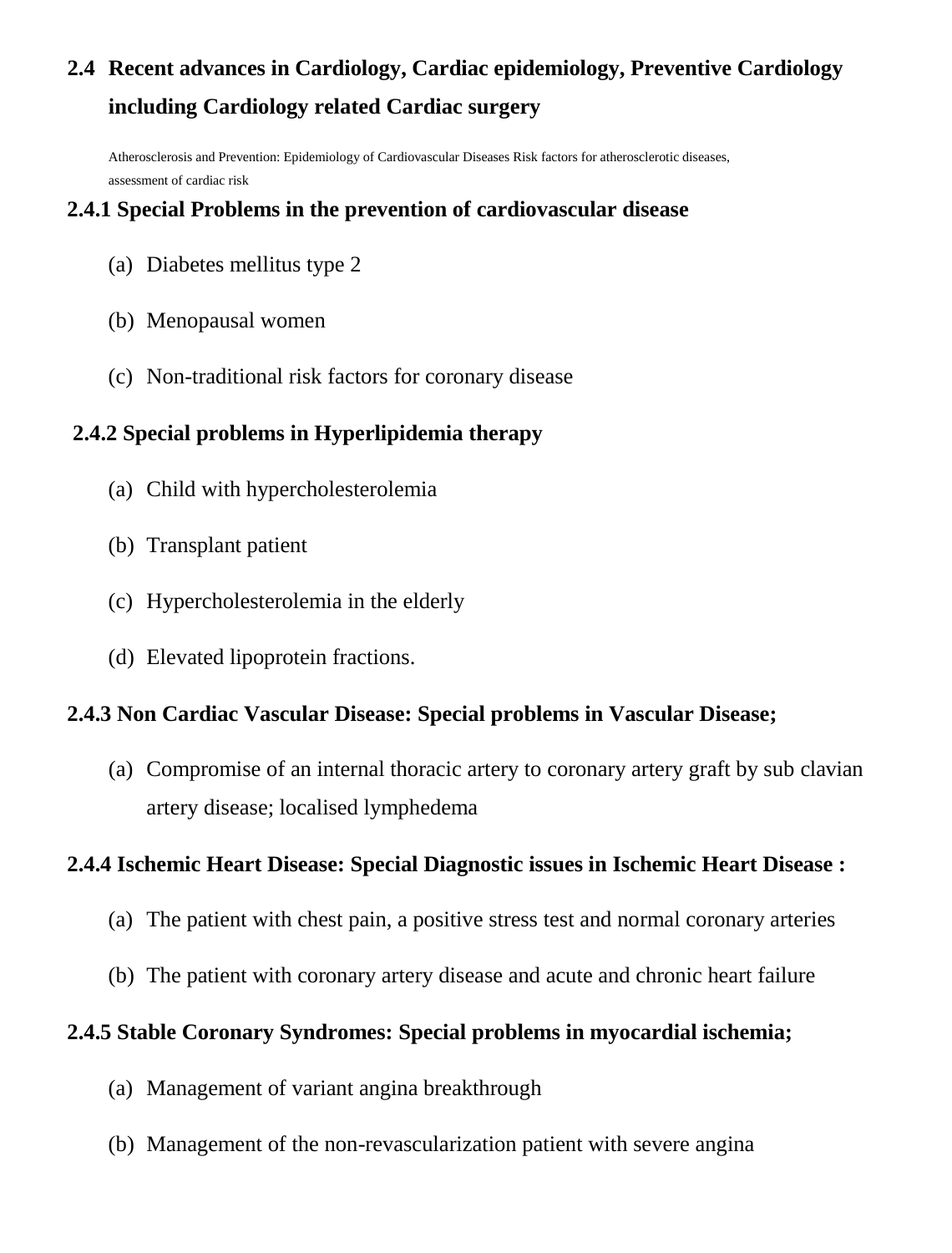- (c) Treatment of silent ischemia
- (d) Treatment of micro vascular angina
- (e) Sildenafil , sexual activity and the cardiac patient.

## **2.4.6 Acute Coronary Syndromes :**

Special problems in Acute Myocardial Infarction;

- (a) Right ventricular infarction
- (b) Acute myocardial infarction and normal coronary arteries
- (c) Non perfused acute myocardial infarction after thrombolytic therapy.

## **2.4.7 Non Pharmacological treatment of Ischemic Heart Disease :**

Special problems in non pharmacologic therapy :

- (a) Unprotected left main coronary angioplasty
- (b) Chronic total occlusion;
- (c) Saphenous vein graft interventions
- (d) Percutaneous intervention of cardiac allograft vasculopathy
	- (e) In-stent restenosis.

## **2.4.8 Hypertension**

Management issues in difficult hypertension like

- (a) Hypertension and ethnicity
- (b) Hypertension in pregnancy pre eclampsia
- (c) Perioperative hypertension
- (d) Ambulatory blood pressure monitoring;
- (e) Diabetes and hypertension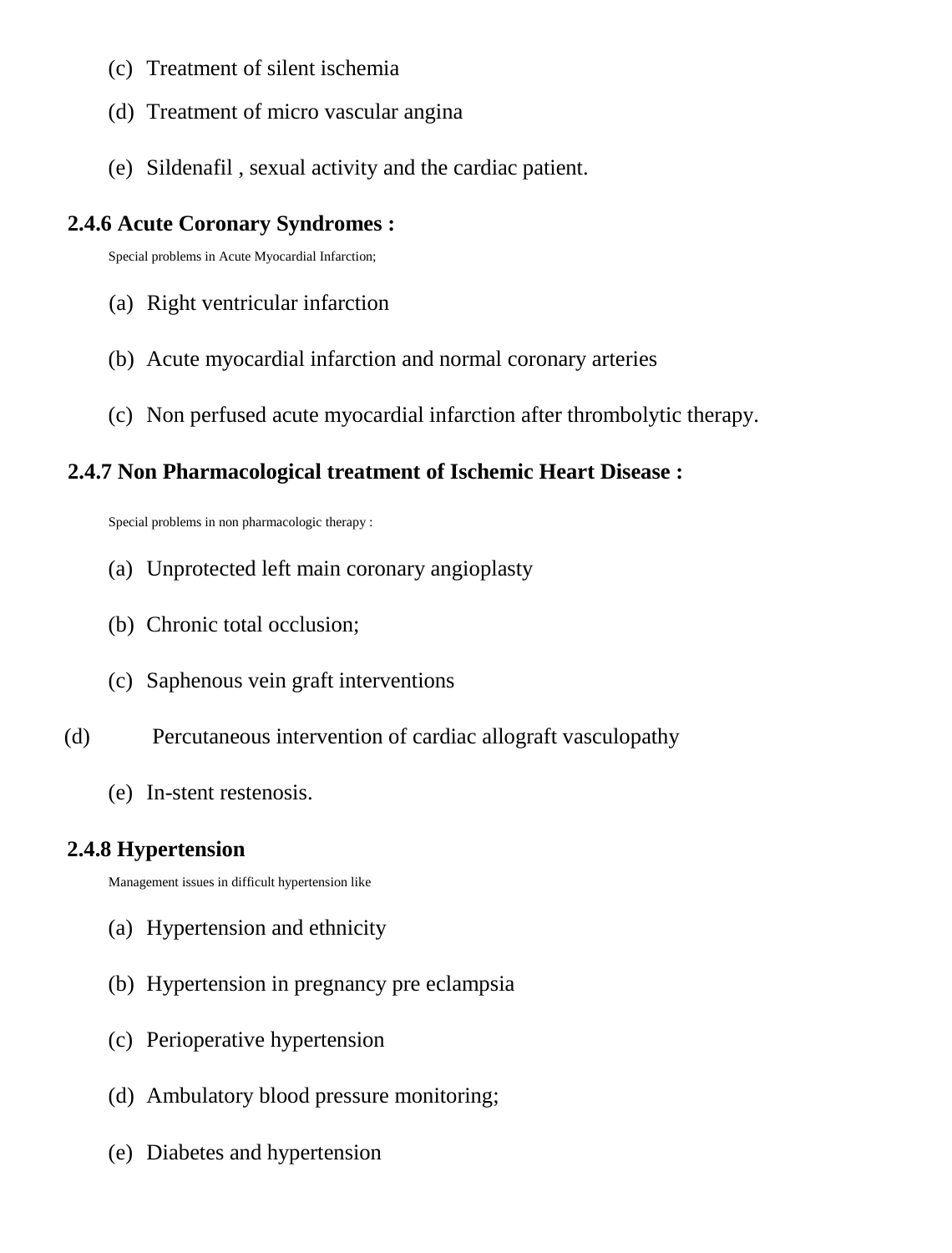- (f) Resistant hypertension
- (g) Hypertension in the context of acute myocardial infarction or coronary interventions
- (h) Concomitant therapy in hypertension.

## **2.4.9 Cardiac Arrhythmias**

## **Special problems in cardiac pacing like**

- (a) Pacemaker syndrome
- (b) Temporary cardiac pacing
- (c) Diagnostic and surgical procedures in pacemaker patients
- (d) Pacemaker lead extraction
- (e) Biventricular pacing for congestive heart failure.

## **Special problems in Supra ventricular arrhythmias like**

- (a) Syncope in PSVT
- (b) Paroxysmal and Perioperative atrial fibrillation
- (c) Cycle length alternation in supra ventricular tachycardia
- (d) Atrial flutter
- (e) Atrial fibrillation and anticoagulants.

## **Special problems in ventricular arrhythmias, namely**

- (a) Problems of implanted defibrillators
- (b) Syncope in a patient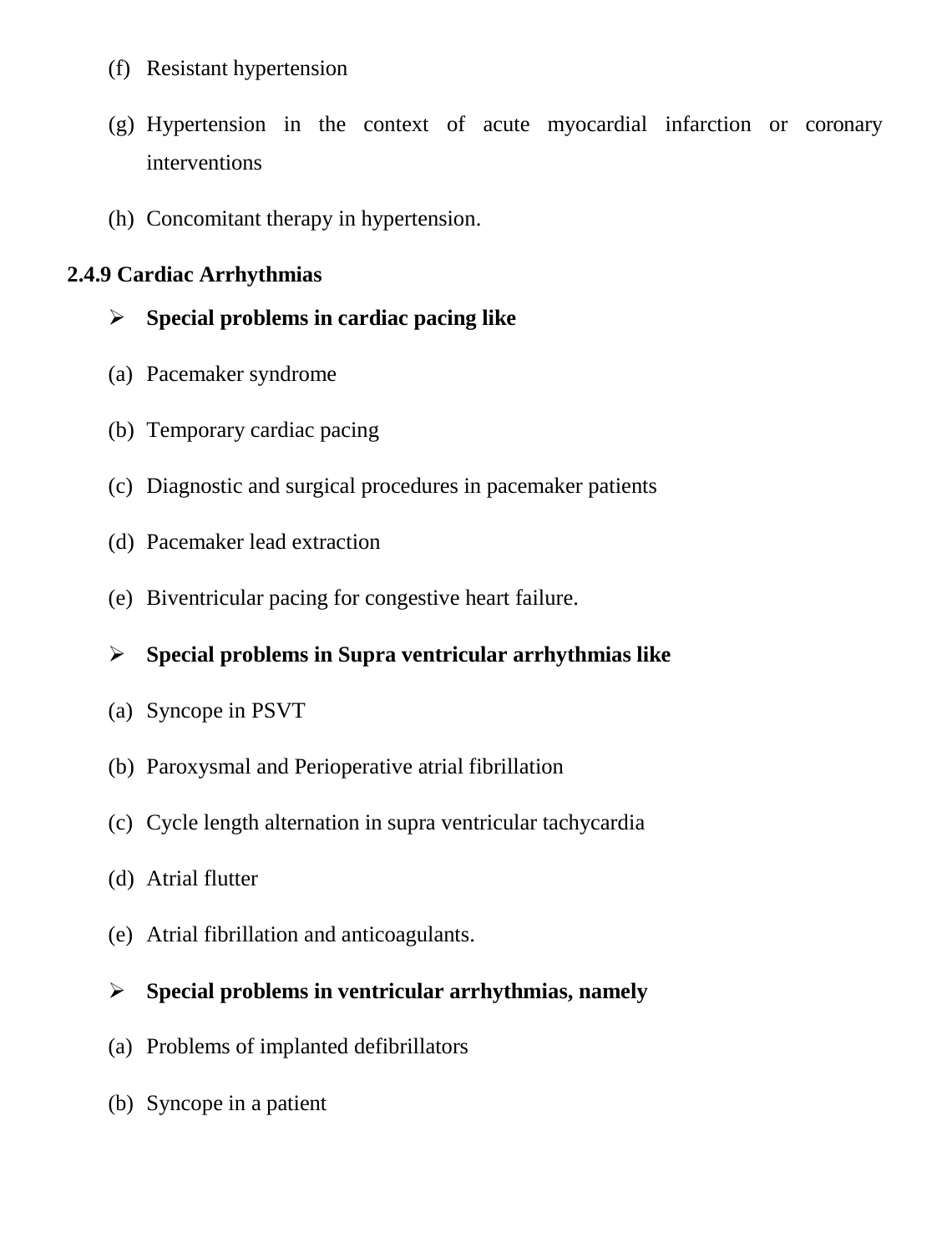(c) Palpitations and VT in a young woman.

## **2.4.10 Heart Failure and Cardiomyopathy :**

- **Special problems in chronic heart failure, namely**
- (a) Mechanisms of exercise intolerance and exercise testing
- (b) Cardiac cachexia
- (c) Anemia, renal dysfunction and depression in heart failure
- (d) Disease management programs.

## **Special problems in myocarditis and cardiomyopathy such as**

- (a) Peripartum cardiomyopathy
- (b) HIV myocarditis and cardiomyopathy
	- (c) Adriamycin induced Cardiomyopathy
	- (d) Tachy Cardiomyopathy
	- (e) Diabetic Cardiomyopathy.

## **2.4.11 Valvular Heart Disease**

- **Special problems in valvular heart diseases, namely**
- (a) New onset atrial fibrillation in asymptomatic mitral stenosis
- (b) Mitral stenosis and pregnancy
- (c) Low gradient, low output aortic stenosis
- (d) Mild to moderate aortic stenosis in patients undergoing bypass surgery
- **Special problems in surgical treatment of valvular diseases**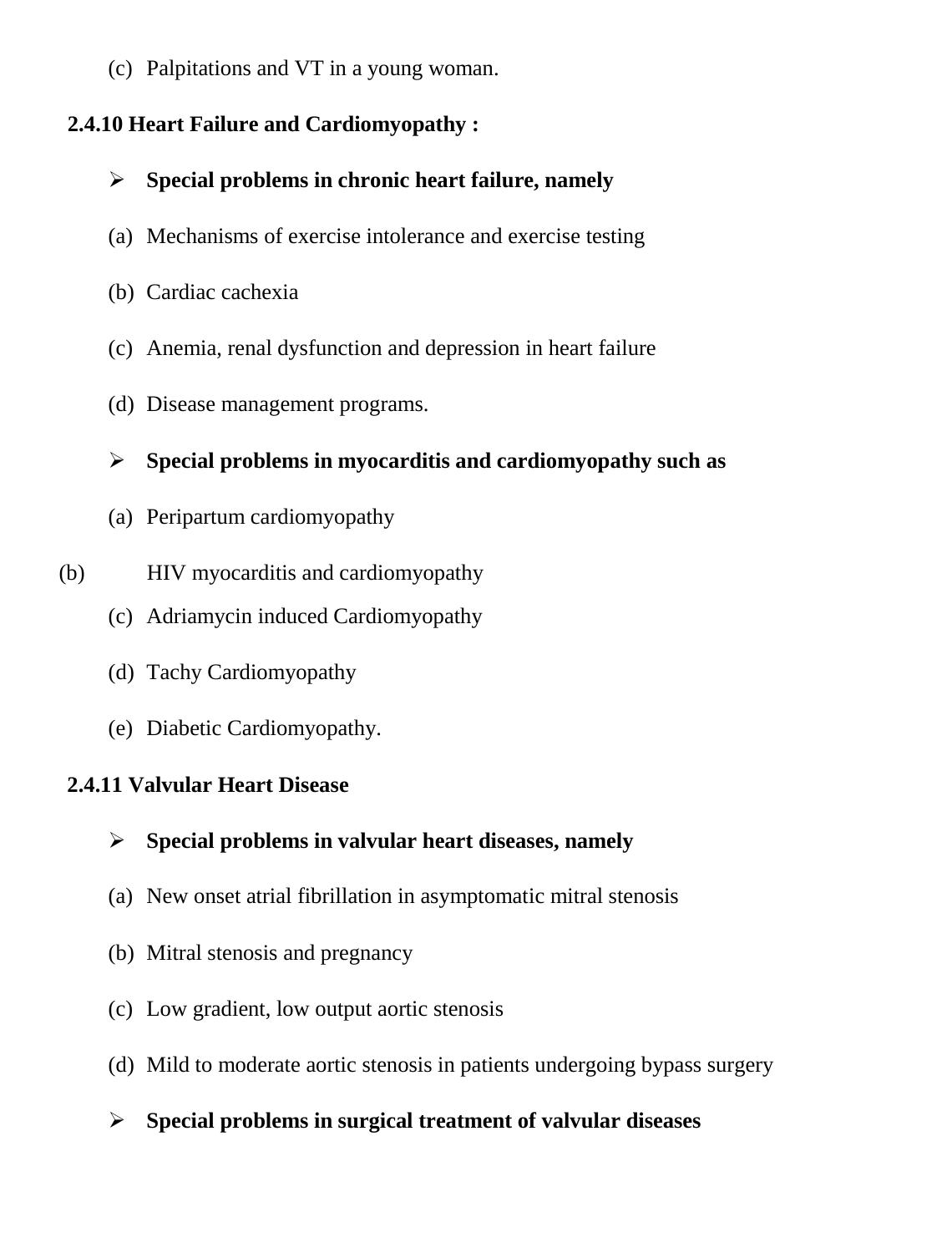- (a) Perivalvular leaks
- (b) Pregnancy and anticoagulation
- (c) Postoperative management of valvular dysfunction in valvular surgical treatment.

## **2.4.12 Congenital Heart Disease**

- **Special problems in Adult Congenital heart diseases :**
- (a) Pregnancy in a woman with Eisenmenger's syndrome
- (b) Thrombo embolism after Fontan procedure;
- (c) Late systemic RV failure in patients with TGA.

## **2.4.13 Recent Advances**

- a) To update on ACLS protocol
- b) To update on recent guidelines

## **3. LEARNING RESOURCE MATERIALS**

## **3.1 :Text Books ( Indicates latest editions)**

## **RECOMMENDED :**

- 1. Braunwald E. Zipes D. Libby P.: Heart Disease : A Text Book of Cardiovascular Medicine ( Saunders/ Elsevier)
- 2. Fuster V.: Hurst's The Heart (Mc Graw Hill)
- 3. Topol E. Comprehensive Cardiovascular Medicine (Saunders)
- 4. Baim DS. GrossmanW: Grossman's Cardiac Catheterization, Angiography and Intervention
- 5. Feigenbaum H. Echocardiography (Wolters Kluwer)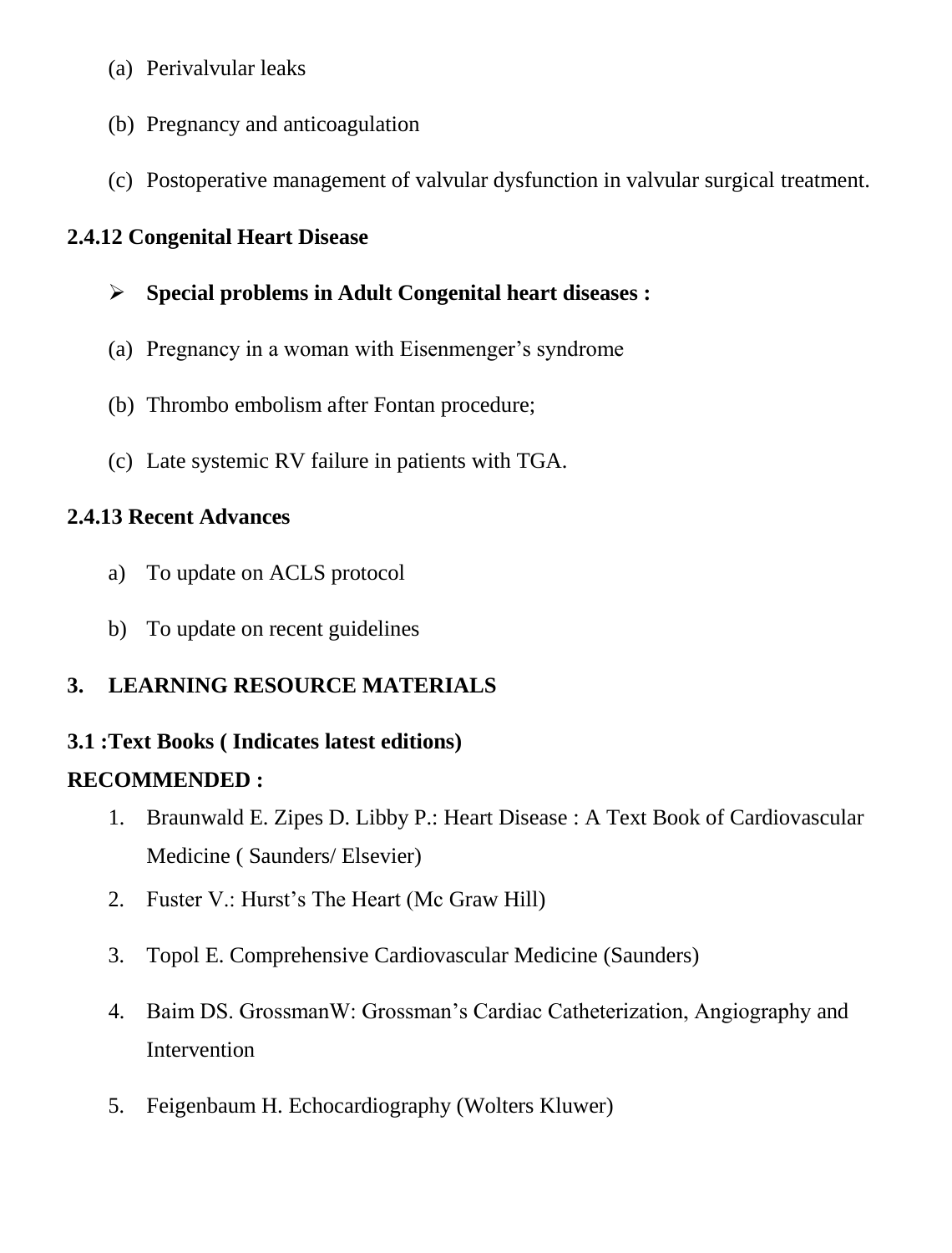- 6. Perloff J: The Clinical Recognition of Congenital Heart Diseases ( Saunders/ Elsevier)
- 7. Marriot HJL: Practical Electrocardiography
- 8. Paediatric Cardiology Myung K. Park (Elsevier)
- 9. ECHO Manual OH and Tajik
- 10. Valvular heart disease Alpert and Halen
- 11. Congenital Disease of the heart: Abraham M. Rudolph

## **REFERENCES :**

- 1. Crawford MH. DiMarco JP. Paulus WJ: Cardiology
- 2. Otto: Text book of Echocardiography ( Saunders/ Elsevier)
- 3. Nadas AS. Paediatric Cardiology
- 4. Garson A. The Science and Practice of Paediatric Cardiology
- 5. Moss and Adams: Heart Disease in Infants,Children and Adolescents(Wolters Kluwer)
- 6. Anderson RH: Paediatric Cardiology
- 7. Constant J. Bedside Cardiology
- 8. Opie LH. Drugs for the Heart (Elsevier)
- 9. Topol E. Text Book of Interventional Cardiology (Saunders)
- 10. Kern Cardiac Catheterization Hand book (Elsevier)

## **3.2 Journals**

## **RECOMMENDED :**

1. Indian Heart Journal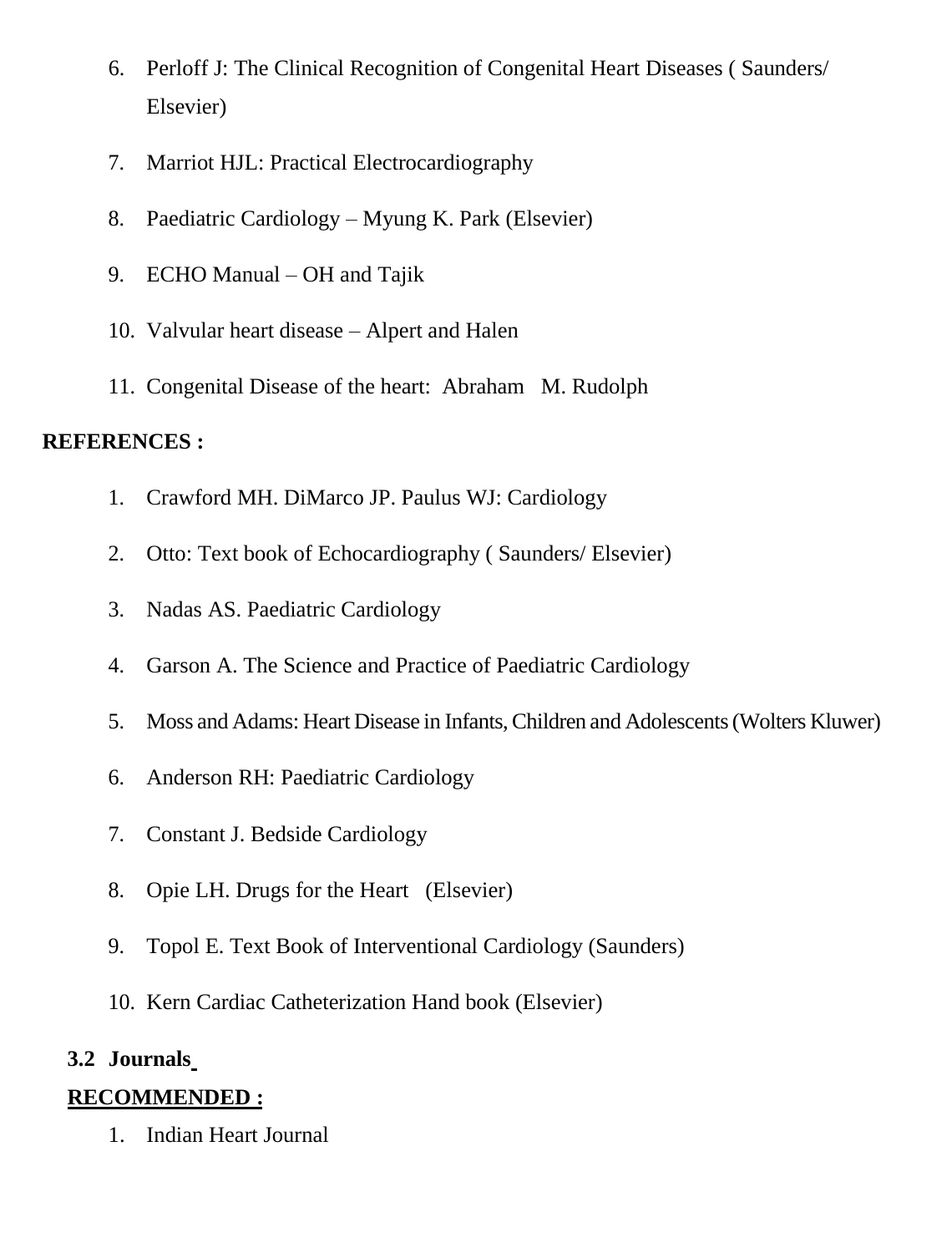- 2. Journal of the American College of Cardiology
- 3. JACC Interventions
- 4. The Heart
- 5. Circulation
- 6. Indian Journal of Echocardiography
- 7. American Journal Of Echocardiography

#### **OPTIONAL :**

- 1. Bulletin of WHO
- 2. American Heart Journal
- 3. American Journal of Cardiology.
- 4. International Journal of Cardiology.
- 5. The Lancet
- 6. New England Journal of Medicine.
- 7. European Heart Journal.
- 8. Cardiology Clinics of North America.
- 9. Catheterization, Cardiovascular Diagnosis.
- 10. PACE

#### 11. Current Problems in Cardiology.

The Student should also be familiarised with Internet browsing for Journals, Special Articles, Review Articles and other recent recommendations of International Societies like the American Heart Association, NASPE, European Cardiac Society etc.

## **4. TEACHING LEARNING EXPERIENCE**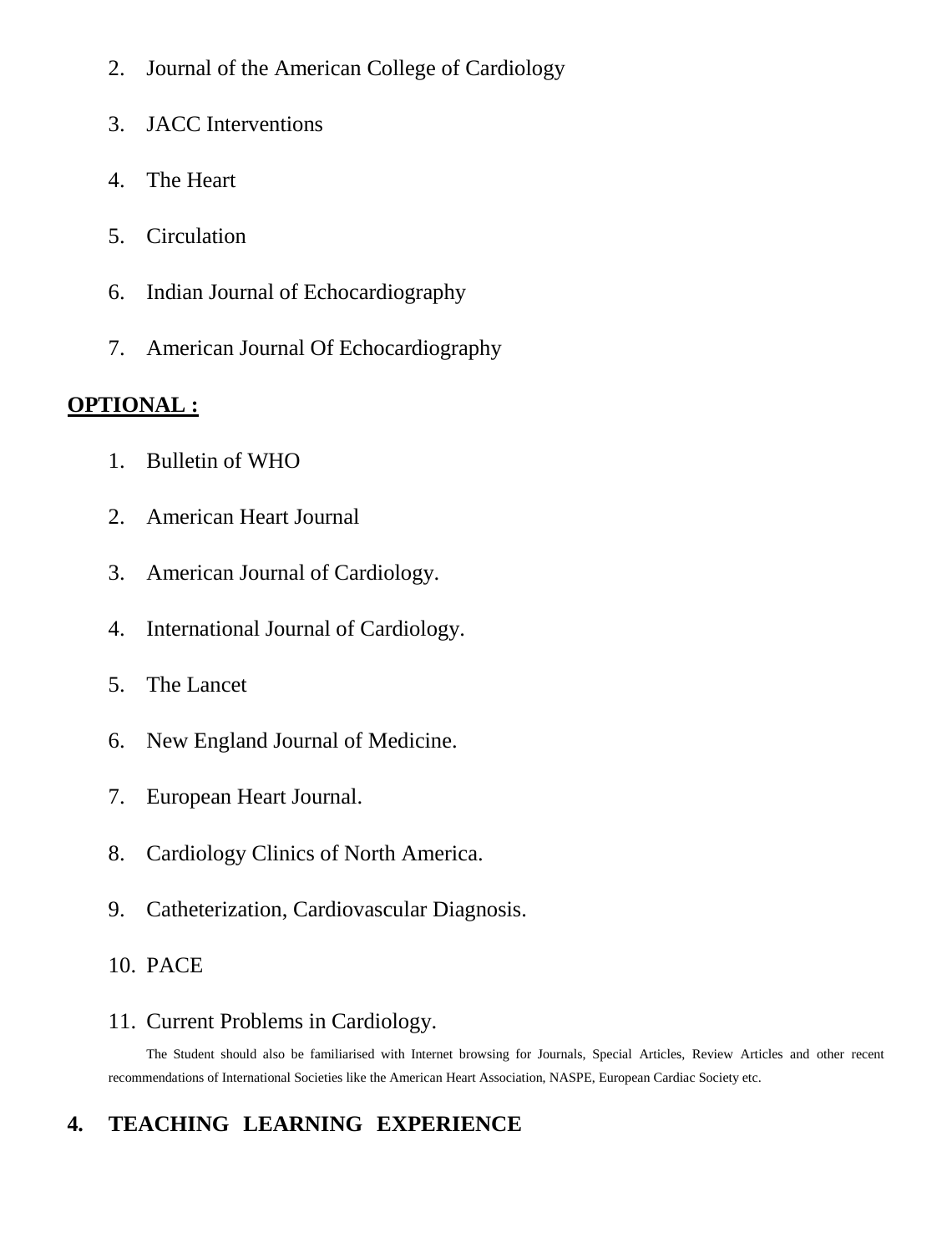## **Training period (As per MCI Guidelines)**

The period of training for obtaining the degree of D.M. in Cardiology shall be three completed years (including the examination period) after obtaining M.D. degree, or equivalent recognised qualification in the required subject.

## **Training programme MCI guidelines**

- 1. The training imparted with due care to the post graduate students in the recognised institutions for the award of D.M. Cardiology, shall determine the expertise of the specialist and /or medical teachers produced as a result of the educational programme during the period of stay in the institution.
- 2. All the candidates joining the D.M. Cardiology training programme shall work as full time residents during the period of training , attending not less than 80%(Eighty percent) of the training during the calendar year, and given full time responsibility, assignments and participation in all facets of the educational processes.
- 3. D.M. Cardiology students shall maintain an academic portfolio, as per the SBV University norms
- 4. During training for the D.M. Cardiology, there shall be proper training imparted in basic medical sciences related to cardiology. Emphasis to be laid on preventive and social aspects and emergency care services.
- 5. The D.M. Cardiology student shall be required to participate in the teaching and training programmes of undergraduate and postgraduate studentsin the departments of medicine, paediatrics etc.
- 6. Training in Medical Audit, management, health economics, health information system, basics of statistics, exposure to human behaviour studies, knowledge of pharmaco economics and introduction to non linear mathematics shall be imparted.
- 7. In Service training in the management and treatment of patients entrusted to their care: participation in Seminars, Journal Clubs, Group Discussions, Clinical Meetings, Grand Rounds and Clinico-Pathological Conferences, Advanced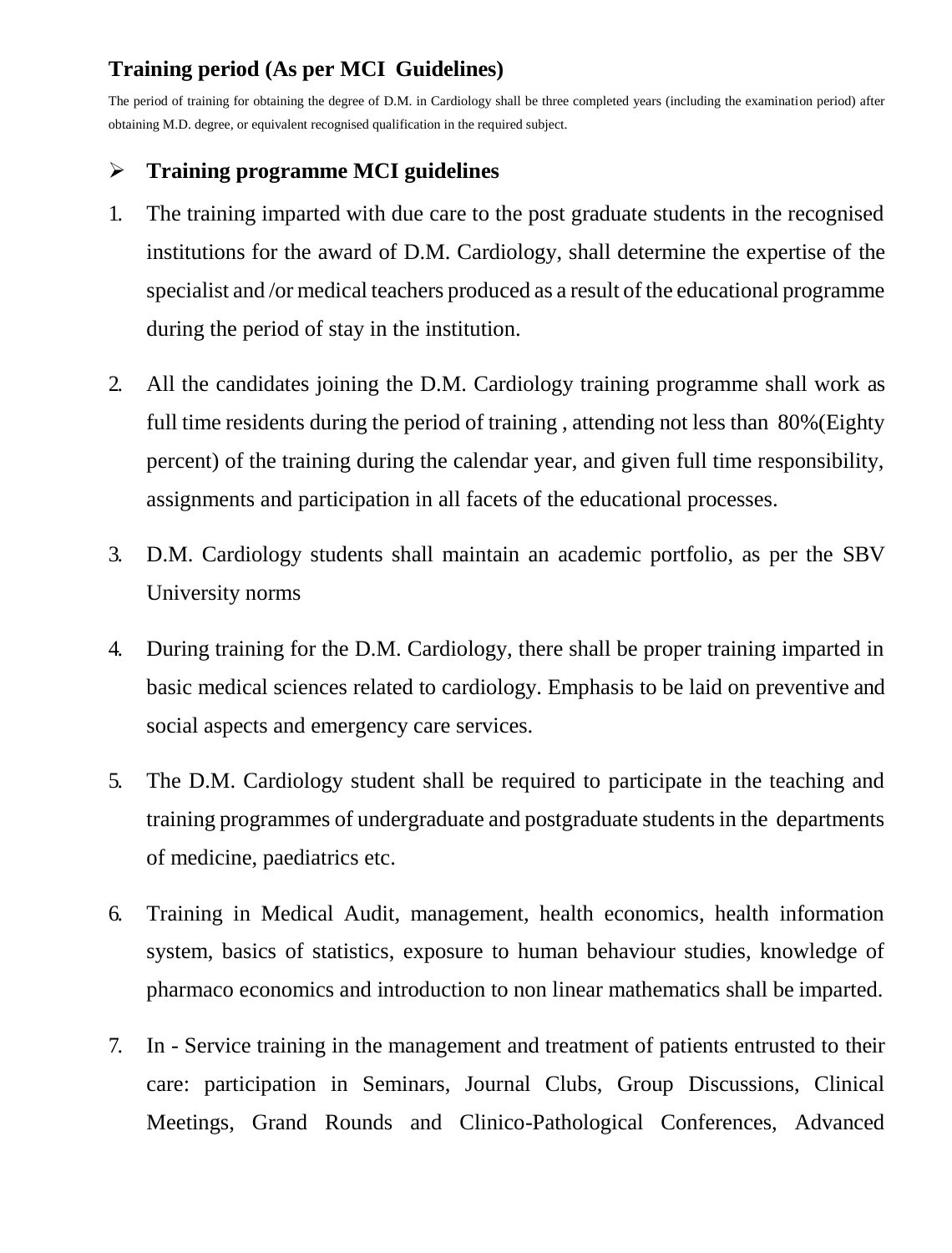Diagnostic, Therapeutic and Laboratory techniques in cardiology.

## **4. 1 Teaching / Learning Schedule**

## **4.1.1 CLINICAL POSTINGS**

| Year              | Specialization               | Duration |
|-------------------|------------------------------|----------|
| I st Year         | Ward / OPD                   | 3 Months |
|                   | <b>ICCU</b>                  | 3 months |
|                   | Non Invasive LAB             | 3 Months |
|                   | Cath Lab                     | 3 Months |
| II nd Year        | Ward / OPD                   | 3 Months |
|                   | <b>ICCU</b>                  | 3 months |
|                   | Non Invasive LAB             | 3 Months |
|                   | Cath Lab                     | 3 Months |
| <b>IIIrd Year</b> | <b>Paediatric Cardiology</b> | 1 Month  |
|                   | <b>Cardiac Imaging</b>       | 1 Month  |
|                   | <b>CTVS</b>                  | 1 Month  |
|                   | Cath Lab                     | 3 Months |
|                   | Ward / OPD                   | 3 Months |
|                   | Non Invasive Lab             | 2 Months |
|                   | Exam                         | 1Month   |

## **4.2 WARD / OPD**

The candidate would first familiarize himself/herself with the general working of the hospital, the Wards, admission norms, sending of investigations, geography of the hospital, location of the various services, posting of cases for catheterization / intervention, consent forms, blood availability, discharge protocol, medical records section etc. In addition, the candidate would examine all the cardiac cases in the wards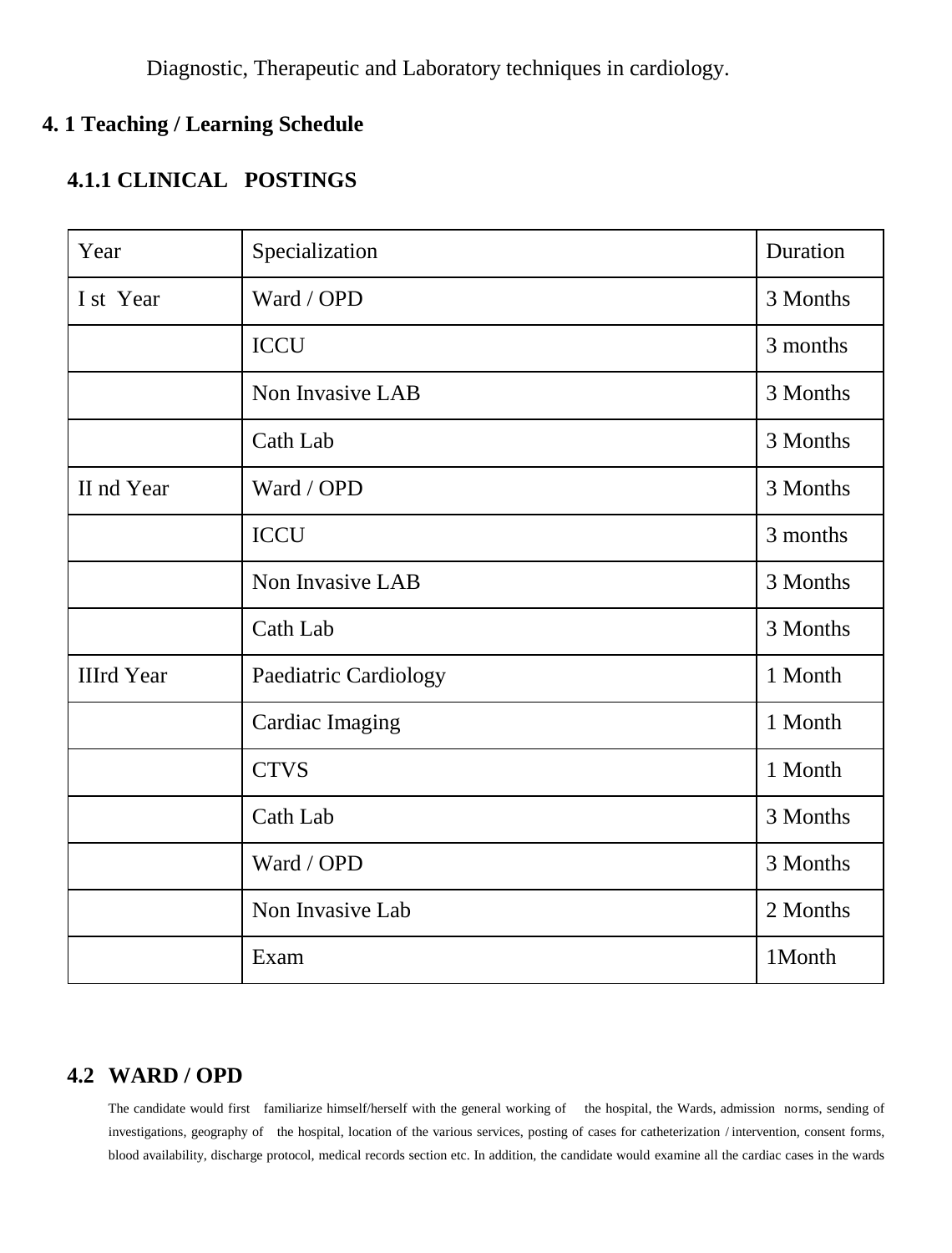and give consultation to all other departments of the hospital with the help of the consultant.

If there are undergraduate MBBS or Post Graduate MD students from Medicine, Paediatrics or other specialties posted, then he / she would impart relevant clinical examinationand diagnostic skills to them.

The candidate would also be working in the OPD and assessing the suitability of the patients for admission, making an OPD diagnosis, planning the relevant investigations etc. In addition, the candidate would manage the special clinics like Post Intervention Clinic and the Pacemaker Clinic of the Department.

The DM candidate would be put on regular 24 hour duties and would take the call from the Casualty and other department of the hospital. He/she would relieve the ICUperson for Lunch etc.

#### **4.3 INTENSIVE CARE UNIT**

This posting is essential for the candidate to learn all the aspects of Cardiac Intensive

Care like Thrombolytic Therapy in Acute Myocardial Infarction, Hemodynamic Monitoring in Acute Myocardial Infarction using the Swan-Ganz Balloon Floatation Thermodilution Catheter with monitoring of Pulmonary Wedge Pressures, Cardiac Output and Resistances, management of Brady arrhythmias with Temporary Cardi- ac Pacing, management of Tachy arrhythmias with DC Cardio version / DC shock. Management of Acute Coronary Syndromes, all cardiac sick patients with shock states and hemodynamic compromise, post cath and intervention patients who are unstable, insertion of Intra Aortic Balloon Pump, Emergency Non invasive diagnosis like ECHO etc, Pericardiocyntesis, Ventilator therapy, all emergency cardiac consultations etc. The candidate should familiarize himself/herself with all the monitoring gadgets in the ICU, namely Monitors, Cardiac Output Recorders, Defibrillators, IABP Machine, Ventila- tors, ABG machines etc.

The candidate would be on duty in the Intensive Care Unit from 9 A.M to 9 P.M and

24 hours by rotation. He / she would also attend the teaching programmes of the department without disturbing patient care. He/she would be relieved for lunch by the ward resident. The candidate would also be taking calls from the casualty and giving consultations to all department of the hospital.

#### **4.4 NON-INVASIVE LABORATORY**

The candidate would be posted in the Non-Invasive Laboratory wherein he/she would receive training and independently perform Computerised ECG Recording and Evaluation, Colour Doppler Echocardiographic Examination, Transesophageal Echocardiographic Examination, Dobutamine Stress Echocardiographic Examination, Holter Monitoring and evaluation, Event Recorder and analysis, Ambulatory Blood Pressure Monitoring. The candidate would learn all aspects of Cardiac Instrumentation such as ECG machines, Treadmill, Echocardiography machines, holter, event record- ers etc. In addition, the candidate would also learn Nuclear Cardiology when he/she is posted to a Centre where facility for the same exists . The candidate would also be attending the OPD. During this period, the candidate would also be attending all teach- ing programs of the department and would be doing emergency duties also in the ICU / taking casualty calls and giving consultations to all departments of the hospital.

#### **4.5 CATH –LAB**

TheCandidate would be posted in the cath-lab only after he/she isfamiliar with all aspects of cardiac care including wards, OPD, ICU and all non invasive cardiac diagnosis.

In the First Year of Cath-Lab posting, the candidate would assist in all the diagnostic procedures such as right heart catheterization, left heart catheterization, coronary angiography, peripheral angiography, electrophysiological studies etc. After a certain period, he/she would start assisting in Interventional Procedures like PTCA / STENT implantations, Balloon Valvuloplasties, Peripheral Interventions, PDA coil occlusions,

Radio-Frequency Ablations, Permanent Pacemaker Implantations, ICD Implantations, CRT etc. He/she would familiarize himself / herself with all the cardiac instruments in the cath-lab like X-Ray I/I System, Hemodynamic Cath Lab recorder, EP Recorder, Oximeter etc. The candidate is responsible for all the precath instructions, explaining and counselling to the patients and relatives, preparing the cath list, consent,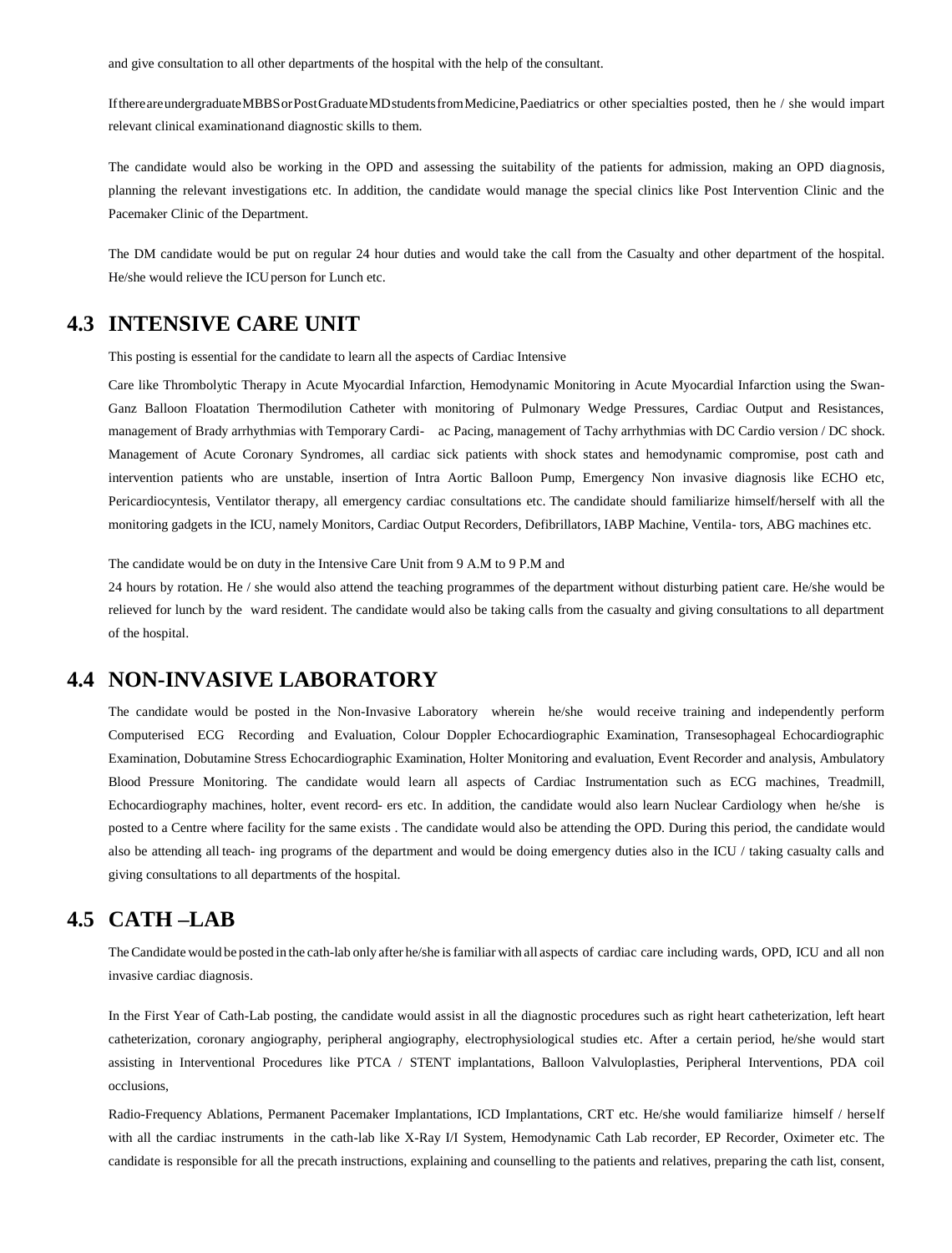checking all the investigations, getting the pre-anesthetic check up done in case of necessity and posting the patients. He / she would give the necessary post cath care, secure hemo- stasis after the procedure, prepare the complete cath report and ensure that all records are maintained correctly and given to the patient etc. He / she should be available for Emergency Cath Procedures like Acute Primary PTCA etc even when not on duty. In routine conditions, the candidate need not attend OPDs, but it is necessary that he/she attends the rounds and does the emergency duties on rotation. The candidate would attend all the teaching programmes of the department and would present the data in the post hemodynamic conference.

In the Second Year of the Cath-Lab posting, the candidate would be permitted to perform independently, but under supervision all the diagnostic procedures. However, he/she would continue to assist in the Interventional Procedures. The rest of the work remains the same. In the Third Year of the Cath-Lab posting, the candidate would be permitted to perform Cardiac Interventions independently but under strict Supervision. The rest of the work remains the same.

The candidate should also be aware of the consumables and the hardware used in diagnostic and interventional cardiac catheterization. He / she should be familiar with interpretation and diagnosing all the hemodynamic and angiographic data.

The candidate must learn all the ethical, legal considerations of the invasive work and learn to use them with wisdom and discretion.

#### **4.6 Departmental Weekly Academic Programmes**

#### **4.6.1. Journal Clubs :**

Critical analysis of original research articles in Indian and International Journals, Journals from the Internet, recommendations of various committees such as the American Heart Association, American College of Cardiology etc regarding indications of various procedures.- Once a week

#### **4.6.2. Short Reviews :**

Short review of the literature on a simple specified topic, based upon the various theory papers in the examination namely Basic Sciences applied to Cardiology, Clini- cal Cardiology including Paediatric's, Diagnostic Cardiology, Intervention and Cardiac Instrumentation and recent advances in cardiology, Preventive cardiology, cardiac epidemiology and cardiac surgery. – Once a week

#### **4.6.3. Bed-Side Clinics :**

Both short cases and long cases to be taken by the candidate and presented to the consul- tants in the same pattern as examination. – Once a week

#### **4.6.4. Cath Conference :**

Complete work up of each case with ECG, X-Ray, Colour Doppler, TEE and Cardiac Cath and Angio presented to the consultants and reviewed. All diagnostic and interventional cases done in one week reviewed.

#### **4.6.5. Session on any one of the following :**

ECHO / TMT / Holter / ECG / X-Ray : - once a week

#### **4.6.6.** PG / UG Teaching programme by PG – Once a week.

#### **4.7 POSTING & TRAINING IN OUTSIDE CENTRES**

#### **1. Paediatric Cardiology / Cardiac Imaging**

The candidate should undergo one month peripheral posting in a Centre of Excellence in the field of Paediatric Cardiology & Cardiac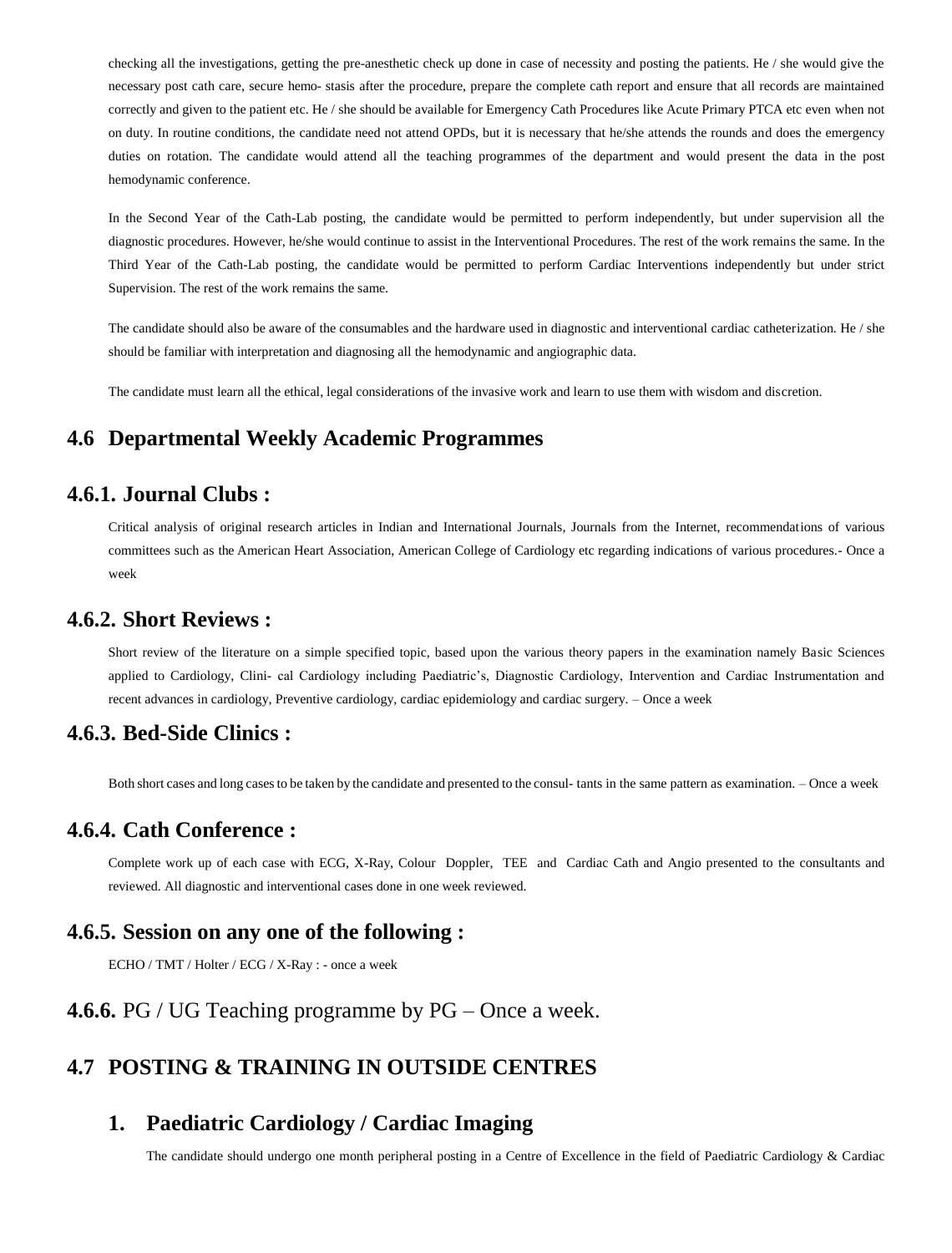Imaging. The candidate will be sent to one of the following centres for a period of one month.

#### a) Madras Medical mission Chennai.

### b) The Amritha Institute of Medical Sciences at Kochi

d) Sree Chitra Thirunal Institute of Medical Sciences Trivandrum

## **2. Electrophysiology**

The candidate should undergo one month peripheral posting in a Centre of Excellence in the field of Electrophysiology for which the candidate will be sent to one of the following institutes for the period of one month

## a) JIPMER , Puducherry

## **3. Cardio-thoracic and Vascular Surgery**

One month of Posting in a CTVS Unit should be undertaken by the candidate at MGMCRI, Pondicherry.

## **Central hospital teaching sessions –**

DM residents would present interesting cases in Scientific and academic forum of MGMCRI which shall be conducted once in a month.

## **Conferences/Workshops/ CMEs and Papers**

- 1. A Resident must attend at least one conference/Workshop/CME per year.
- 2. One paper must be presented in at least 3 years.

## **5. LOG BOOK :**

The academic port folio common to MD/MS/Super specialities as per SBVU Norms to be followed.

## **6. Research Activities**

Paper Presentation and Publications as per SBVU Norms

## **7. EVALUATION :**

The purpose of continuous course evaluation is mainly

- 1. To ensure the habits of regularity, punctuality and disciplined working amongst PG students.
- 2. To give periodic feedback regarding their performance during the medical course & to enable them to take corrective steps to enhance their learning in various areas mentioned. eg. Patient care, research, teaching, administration etc.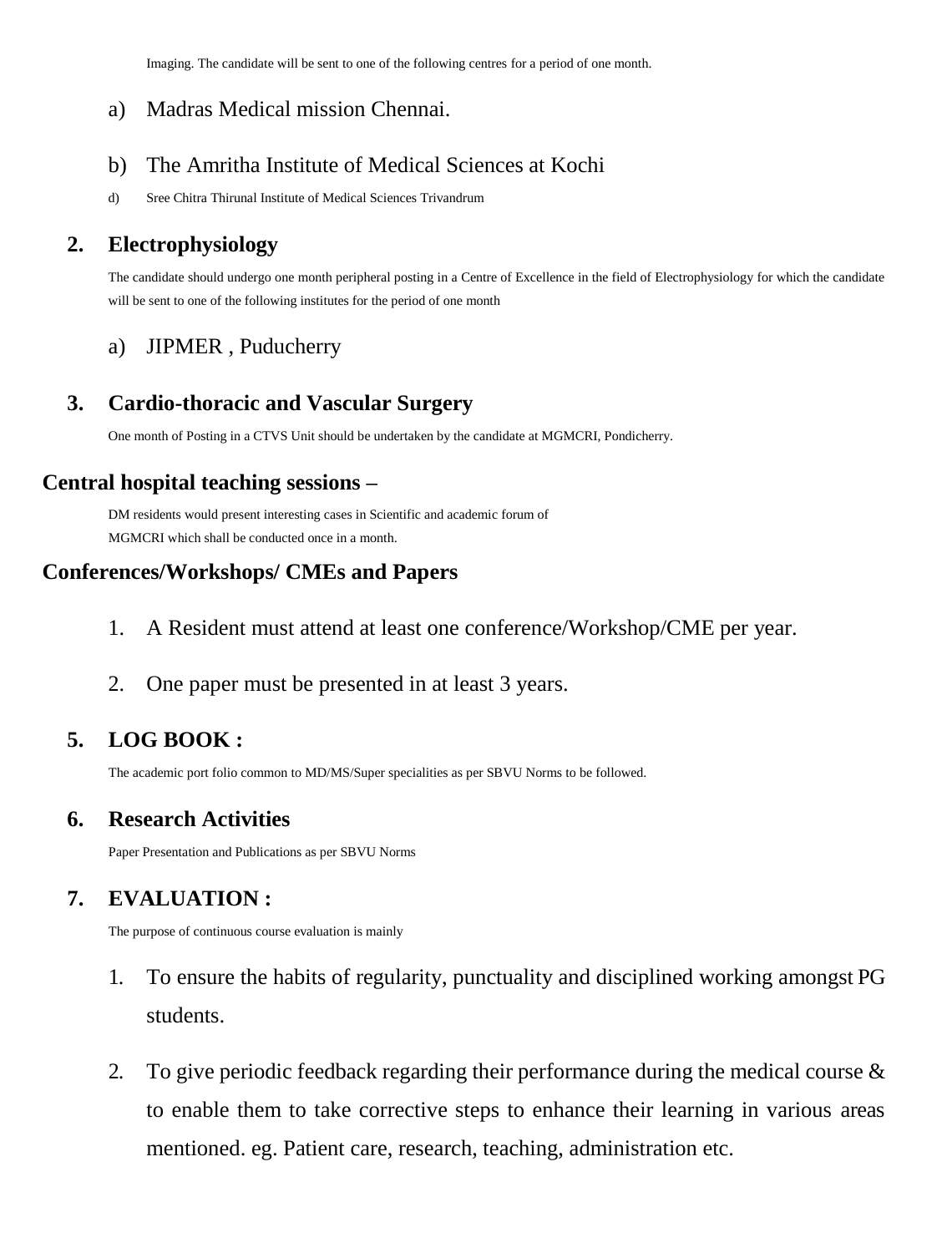- 3. To monitor attainment of clinical and technical skills to ensure adequacy of training.
- 4. To make it available to the internal examiner at the time of final examination to discount the possibility of a single adverse performance influencing the pass or fail situation of the candidate. This would give an idea of the continued performance of the candidate during the three years of training to the external examiners, so that candidates who have otherwise been rated as satisfactory in their internal evaluation can be given more chances in the final examinations and overcome the adverse effects of doing badly in any one case.

# **7.1 Formative evaluation assessment will be carried out over following activities ofthe P.G. resident.**

- Ward work.
- Case presentation
- P.G. Lecture
- Journal club
- General assessment of affective function attitude by medical & paramedical staff.

## **7.2 Summative Evaluation**

# **Candidates are eligible to appear for theory examination only if they have atleast 80% attendance**

Summative evaluation consists of three parts :

- 1. Theory
- 2. Clinics
- 3. Viva-voce
- 4. Dissertation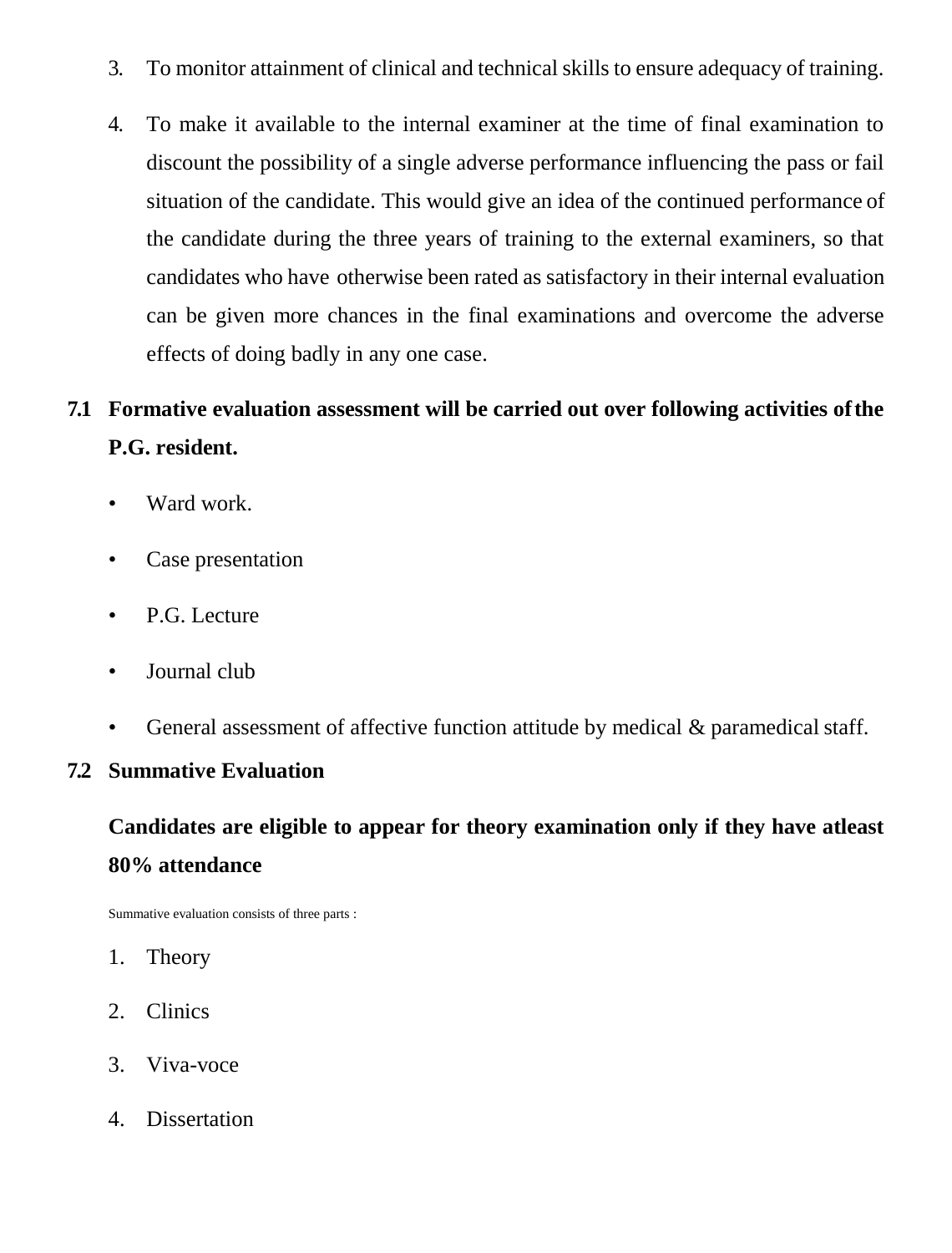## **7.2.1 Theory**

1. There are 4 theory papers of each 100 marks.

#### The components of theory is as follows

Paper I : Applied basic science – 10 Short essay questions of each 10 marks

Paper II : Clinical cardiology including Paediatric Cardiology - 10 Short essay questions of each 10 marks

Paper III: Diagnostic and Interventional Cardiology -10 Short essay questions of each 10 marks

Paper IV : Recent Advances in Cardiology - 10 Short essay questions of each 10 marks

# **Candidates should secure a minimum of 40 % marks in each paper with an overall average of 50%.**

## **7.2.2 Clinics**

- 1. Clinical examinationswouldconsistofone longcasefor100marks andtwoshort cases for 50 marks each and ward rounds (4 cases) for 100 marks
- 2. Candidate should get 50% overall for passing clinical examination

## **Long Case :**

The candidate would have one hour time to carefully take a detailed history, and do a complete clinical examination. If there is any language problem he / she would be pro- vided with an interpreter for the same. On the basis of the history and examination, the candidate is expected to come to a reasonable provisional diagnosis. He / she would then present the case to the examiners and after the provisional diagnosis is assessed, the candidate would be given the ECG and the X-Ray. After this he/she may be asked

to perform an echocardiographic examination of the patient or a recorded Video-Tape/ CD of the ECHO of the patient would be played and the candidate asked to interpret. In case, a cardiac catheterization and angiocardiography has been performed on the patient, the hemodynamic, oximetry and angiograms would be shown to the candidate and then asked to make a complete confirmed diagnosis. He / she would then be questioned on the management strategies and related matters.

## **Partial List of Long cases kept for the examination**

- 1. Rheumatic Multivalvular Diseases.
- 2. Coronary Artery Disease with complications such as Ventricular aneurysm, ischemic Cardio myopathy, papillary muscle dysfunction with MR etc.
- 3. Congenital Cyanotic Heart Disease.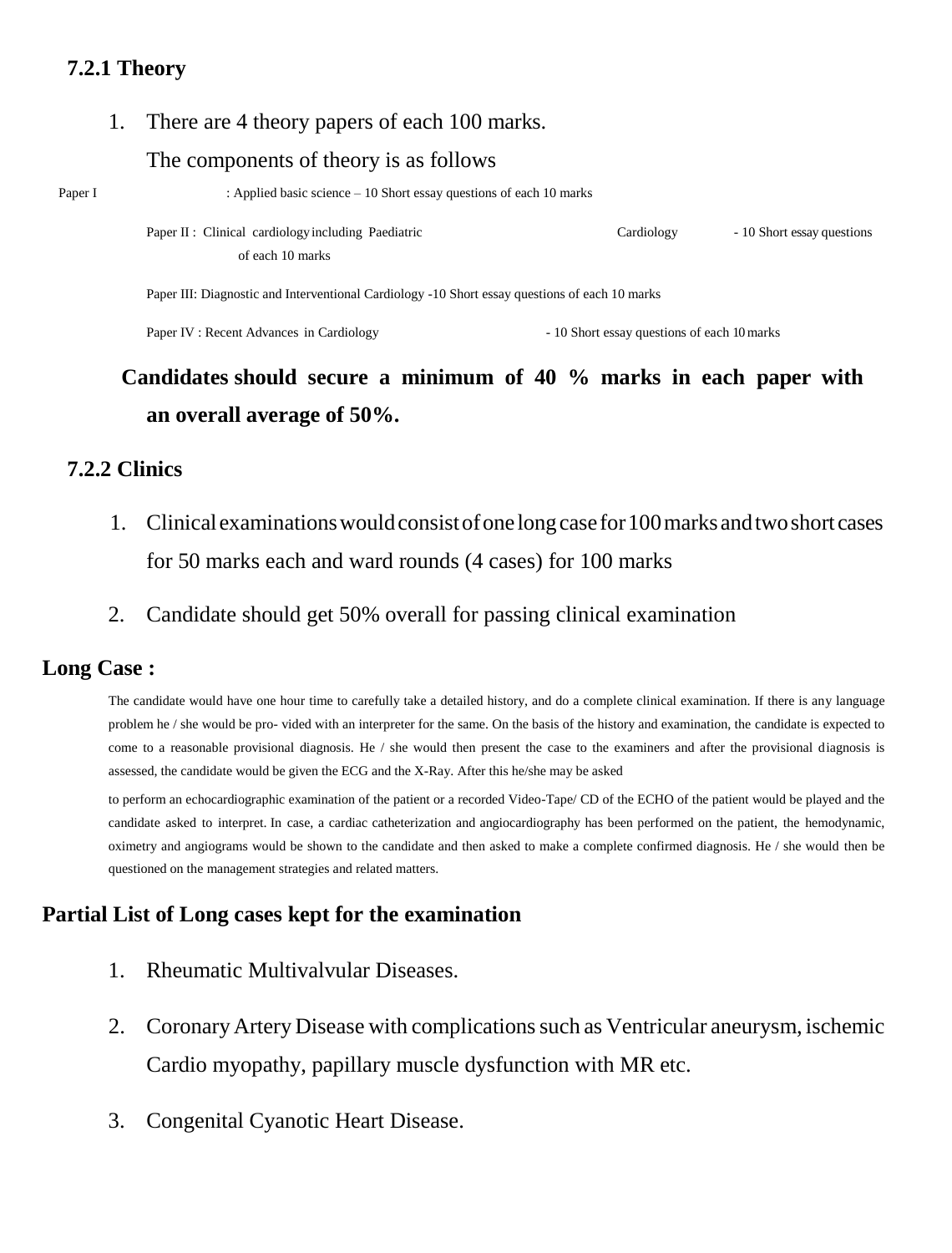- 4. Congenital acyanotic Heart Disease with additional features such as ASD with MS, ASD with MR, Endocardial Cushion Defects etc.
- 5. Aorto arteritis with hemiplegia, renal bruits etc.
- 6. Hypertrophic Obstructive Cardiomyopathy.
- 7. Any type of heart disease with infective endocarditis.
- 8. Post surgical patient with complications such as Post CABG with angina, heart failure and valve dysfunction or Post Prosthetic Valve Patient with new valvular lesions etc.
- 9. Restrictive type of heart disease like Constrictive Pericarditis, Endomyocardial Fibrosis.
- 10. Coarctation of Aorta with associated abnormalities etc.
- 11. Ischemic cardiomyopathy

**Short cases 2 :** The candidate would have to present two short cases. In each, he/she has to take a short history, do a complete clinical examination and come to areasonable provisional diagnosis. The time allotted is 30 minutes for each short case. The pattern of the examination is the same as that for the long case, except for the fact that the discussion is faster. It is generally the case that the candidate would get different categories of cases for each of the cases he/she is given for the examination. For example, a candidate is usually given one Congenital, One Rheumatic and One Coronary/Myocardial etc as long or short case. However, there is no rigid compartment that a particular case should be given as long or short case and this usually is decided by the External Examiners.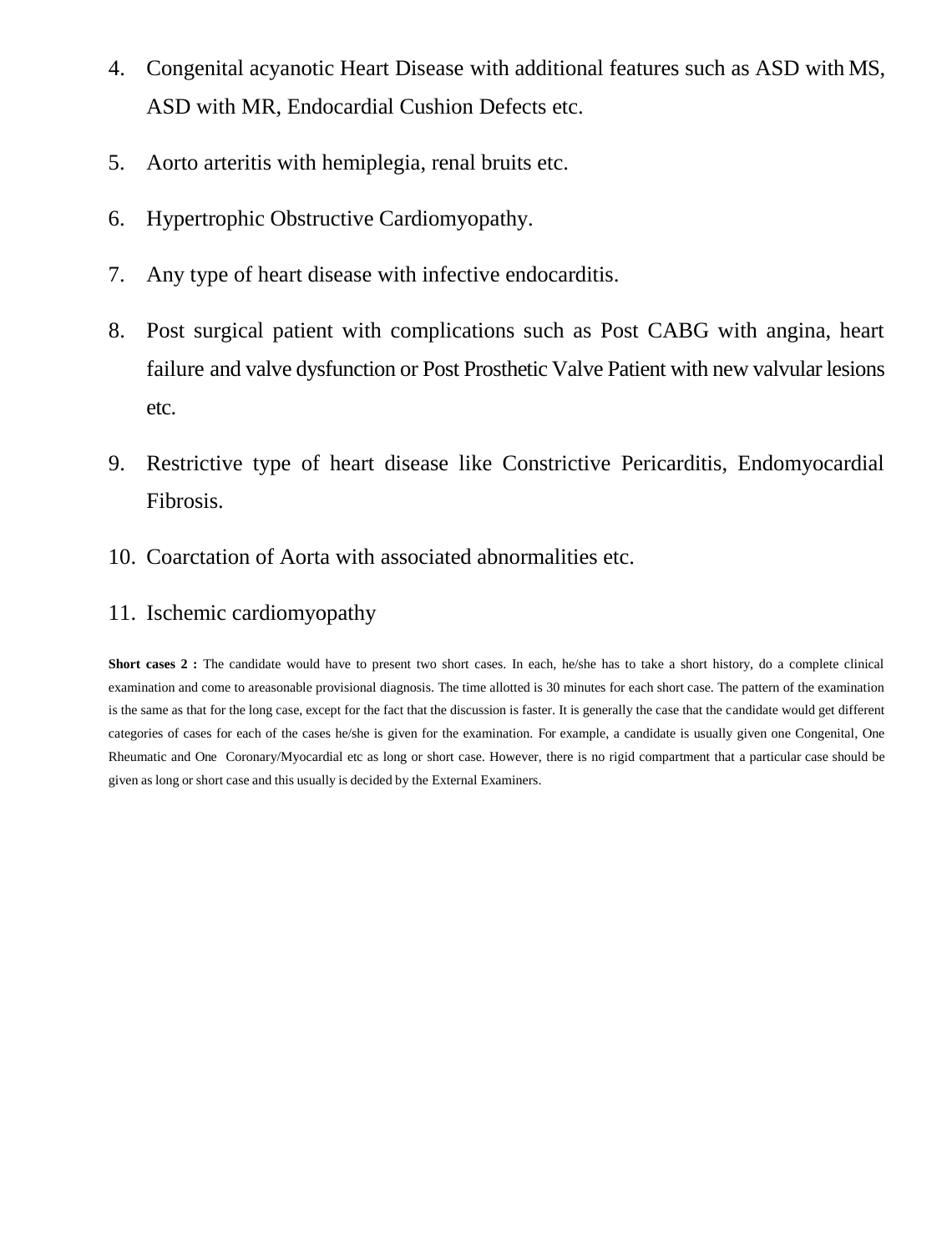#### **Partial List of Short Cases**

- 1. Simple ASD, VSD, PDA etc.
- 2. TOF.VSD with PS or PS alone etc.
- 3. Multivalvular Rheumatic Heart Diseases or isolated AS, AR, MR etc.
- 4. Eisenmenger's Syndrome or Pulmonary Arterial Hypertension Status.
- 5. Complete Heart Block and Permanent pacemaker with pacemaker Dysfunction or pacemaker syndrome.
- 6. Ebsteins anomaly or non hypertensive TR.
- 7. Tricuspid Valve Disease with Rheumatic Mitral Stenosis.
- 8. Renovascular Hypertension
- 9. Cardiac Malpositions like Dextrocardia.
- 10. Marfan's Syndrome, Noonan's Syndrome with heart disease.
- 11. Aortic Aneurysms, Stable dissection of aorta.
- 12. Coronary Artery Disease with Carotid or Peripheral Vascular Diseases.
- 13. Pregnancy with Congenital or Valvular heart disease.
- 14. Cardiomyopathy, Atrial Fibrillation, Tachycardiomyopathy etc.
- 15. Post surgical patient like Post BT Shunt etc.

#### **7.2.3 VIVA-VOCE**

**Oral/Viva-Voce Examination :** (100 marks) The candidate may be shown ECGs, X-Rays, ECHO Pictures, CDs or Video Tapes, Angiograms CDs, Films, Hemodynamic Tracings, EP Tracings, Pacemaker Parameters or ECGs, for spot diagnosis.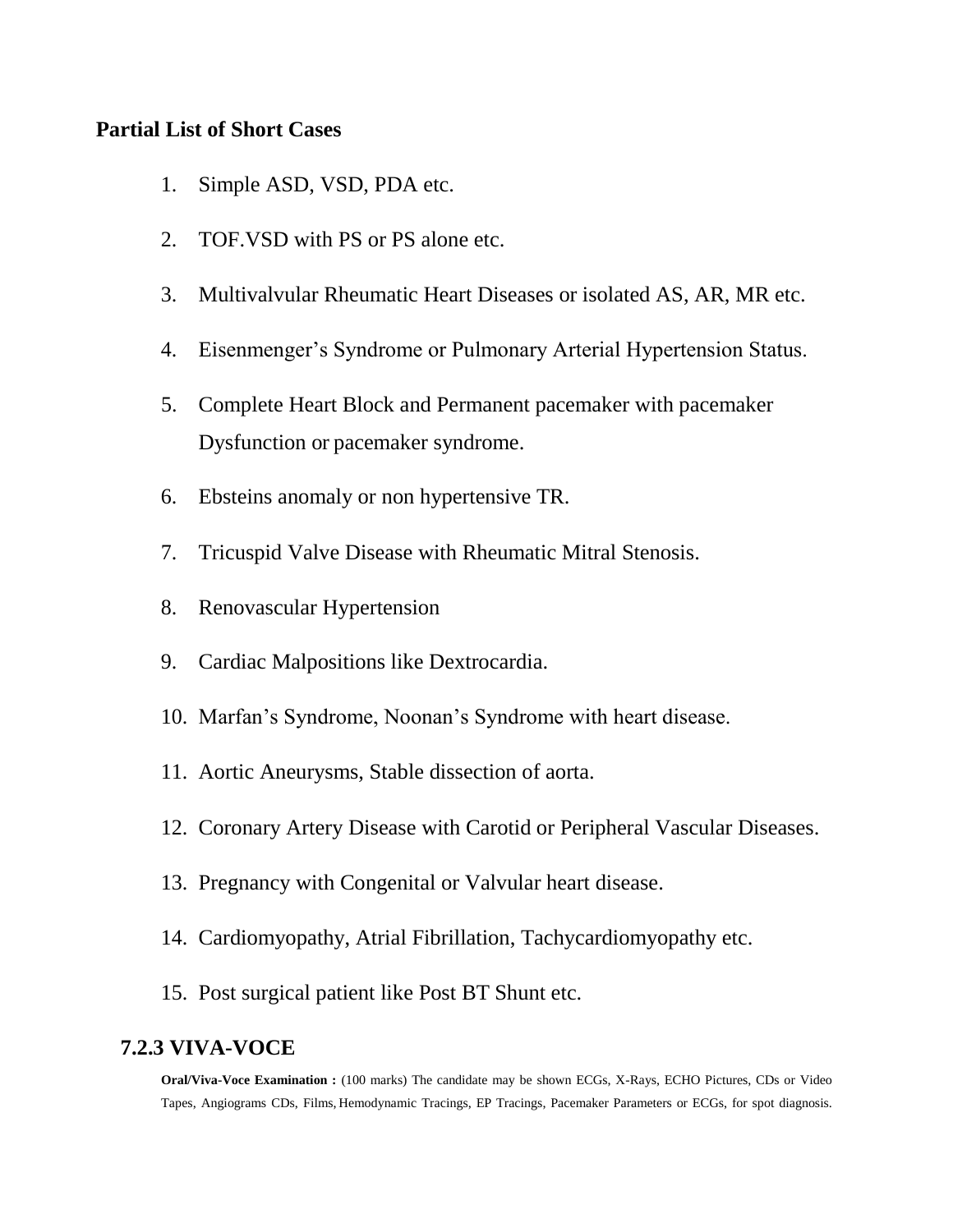This exami- nation shall be comprehensive to test the candidates' overall knowledge of the subject.

(Candidates should secure a minimum of 50 % marks)

#### **7.2.4 Dissertation :**

All candidates admitted to D.M. course shall be assigned a topic for dissertation by the Head of the concerned unit and the title of the topic assigned to the candidate be intimated to the Controller of examinations, through the Dean, within six months after Joining the course.

The assigned faculty will supervise and see that the dissertations are done properly utilizing the clinical materials of our own department / institution. The student must learn the design and interpretation of research studies, responsible use of informed consent and research methodology and interpretation of data and statistical analysis. The students should seek the help of qualified staff members in the conductof research. They must learn to use library and computer based research. This training will help them to develop skills in planning, designing and conduct of research studies.

The dissertation should be approved and has to be forwarded to the Controller of examinations six months prior to practical examinations and it will be sent for evaluation by two external examiners.

The Dissertation would be sent for External Evaluation, in strict confidence, through the Office of The Controller of Examinations, Sri Balaji Vidyapeeth. The results of the Final Examination will be declared only following the approval of the Dissertation. In the event of the Dissertation being not approved, the results of the Final Examination would be withheld, until the Dissertation is resubmitted with the suggested corrections and final approval sought from the Examiners.

#### **8.0 MINIMUM PASS MARKS**

- **1. Theory :** Minimum of 40 % marks in each paper with an overall average of 50%.
- **2. Clinics :** Minimum 50% overall.
- **1. Viva –Voce :** Minimum of 50 %.

#### **9. MODEL QUESTION PAPER**

#### **D.M CARDIOLOGY**

PAPER-I

#### **Basic Medical Sciences**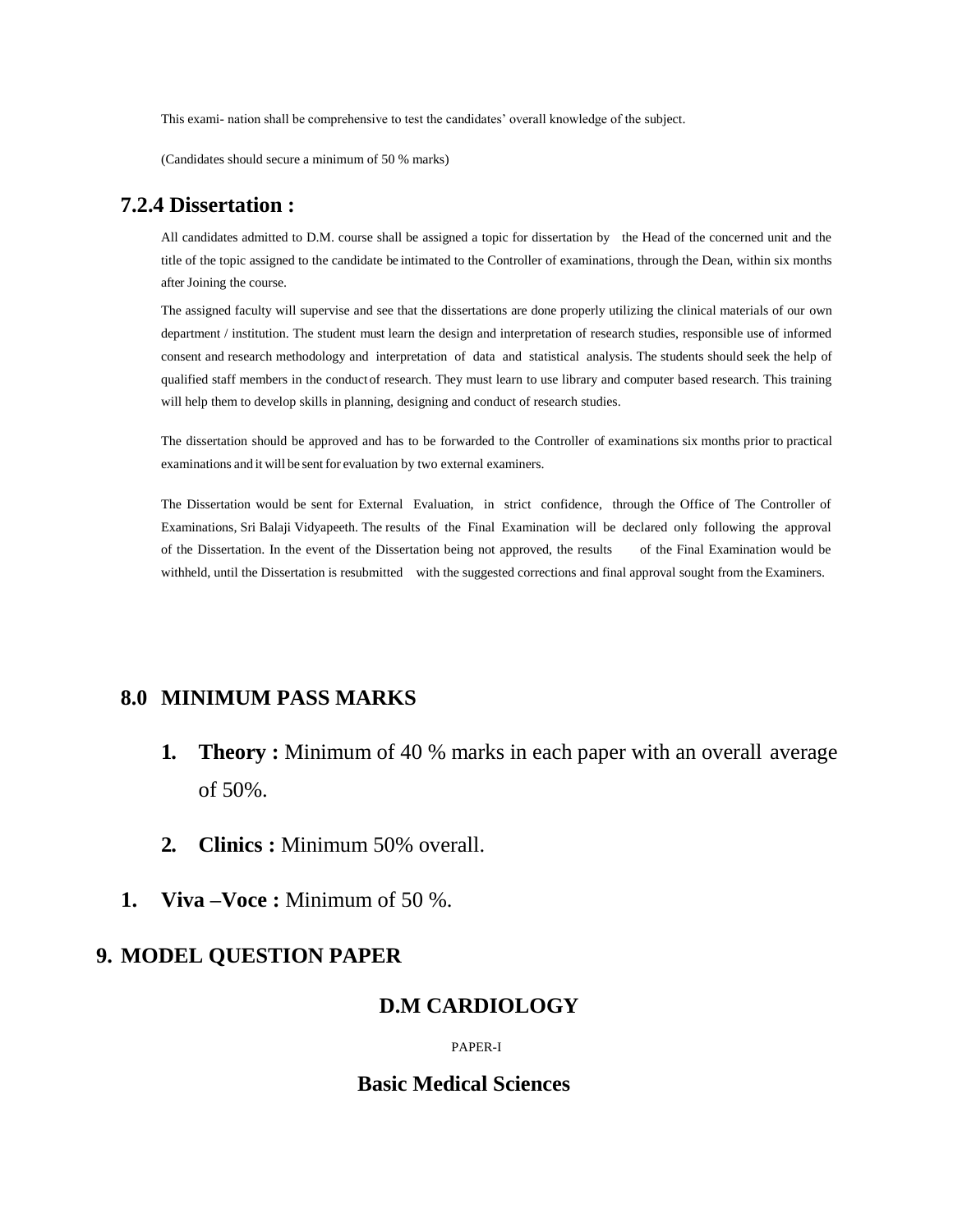100

#### **Write short essays on the following :-**

- 1. Coronary Collateral Circulation.
- 2. Hemodynamic parameters of Left Ventricular Function.
- 3. Gp II b/ III a receptor blocking drugs.
- 4. Pathology of Sudden Cardiac Death.
- 5. Culture-Negative Infective Endocarditis.
- 6. Genetics of Hypertrophic Obstructive Cardiomyopathy.
- 7. Homocysteine and its relation to coronary atherosclerosis.
- 8. Cono-Truncal Septation and the anomalies that can arise due to defective development of it.
- 9. Actions of Betablockers on the cardiovascular system.
- 10. Immunology in Cardiac Transplantation.

#### **D.M CARDIOLOGY**

PAPER-II

#### **Clinical Cardiology including Paediatric Cardiology**

Time: 3 Hours **All questions Carry Equal Marks** Max Marks:

100

## **Write short essays on the following :-**

- 1. Risk stratification of long QT syndrome
- 2. Outline the principles and methods of assessment of operability in left to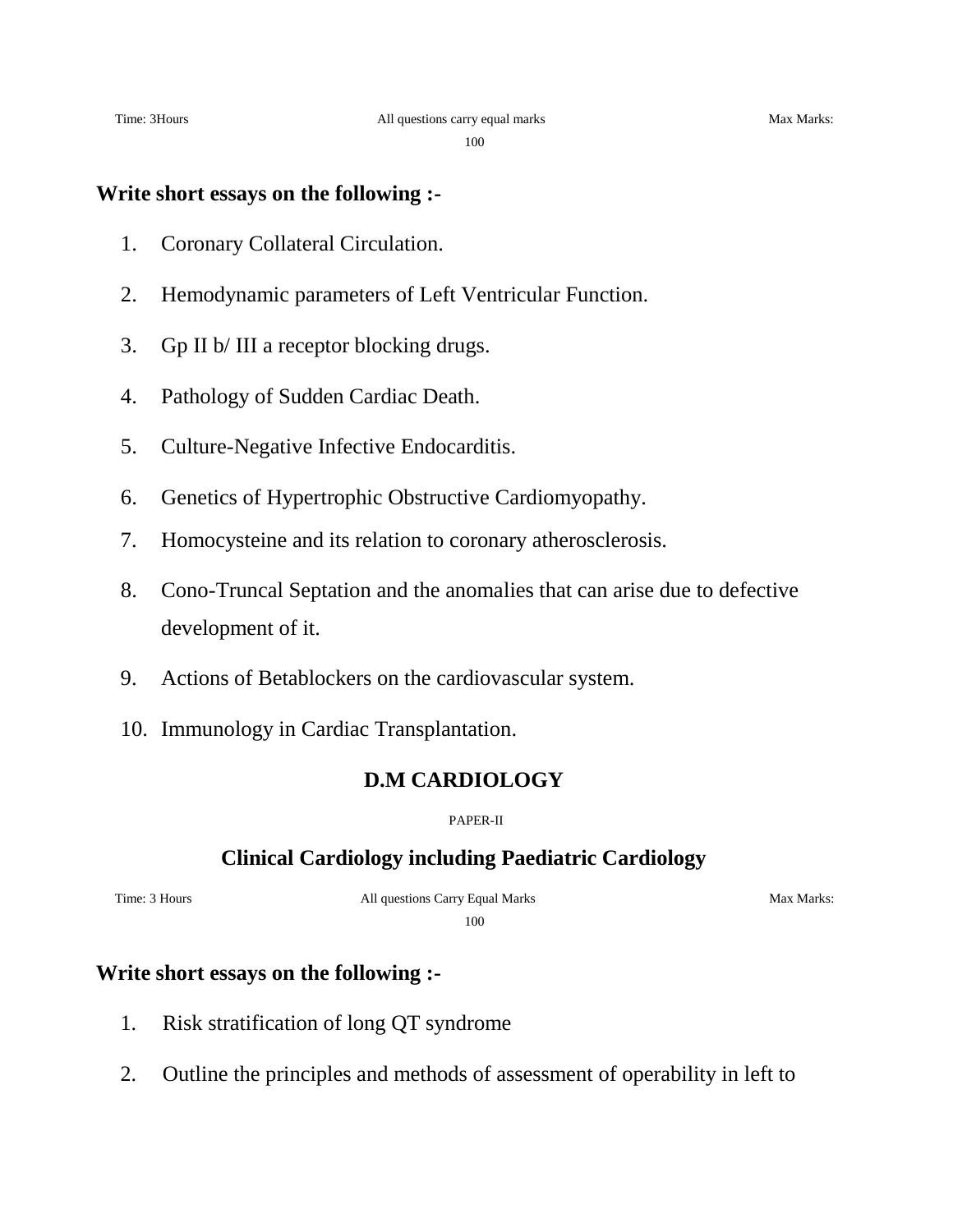right shunt with high pulmonary artery pressures.

- 3. Hypertensive Crisis.
- 4. Rheumatic prophylaxis.
- 5. Endomyocardial Fibrosis.
- 6. Syndrome X
- 7. Clinical features of acute infective endocarditis.
- 8. Diagnosis and management of a patient with wide QRS tachycardia.
- 9. Assessment of viability of myocardium
- 10. Risk stratification and management of persistent AF.

## **D.M CARDIOLOGY**

#### PAPER III

## **Diagnostic and Interventional Cardiology including Cardiac**

| <b>Instrumentation</b> Time: 3 Hours |  |
|--------------------------------------|--|
|                                      |  |

Questions Carry Equal marks Max

## Marks: 100 **Write short essays on the following :-**

- 1. Assessment and management of severe PAH in a 32 year old lady.
- 2. Management of ARVC
- 3. Myocardial Contrast Echocardiography.
- 4. Unprotected Left Main Angioplasty.
- 5. Role of FFR in PCI
- 6. ECHO-Planar Magnetic Resonance Imaging.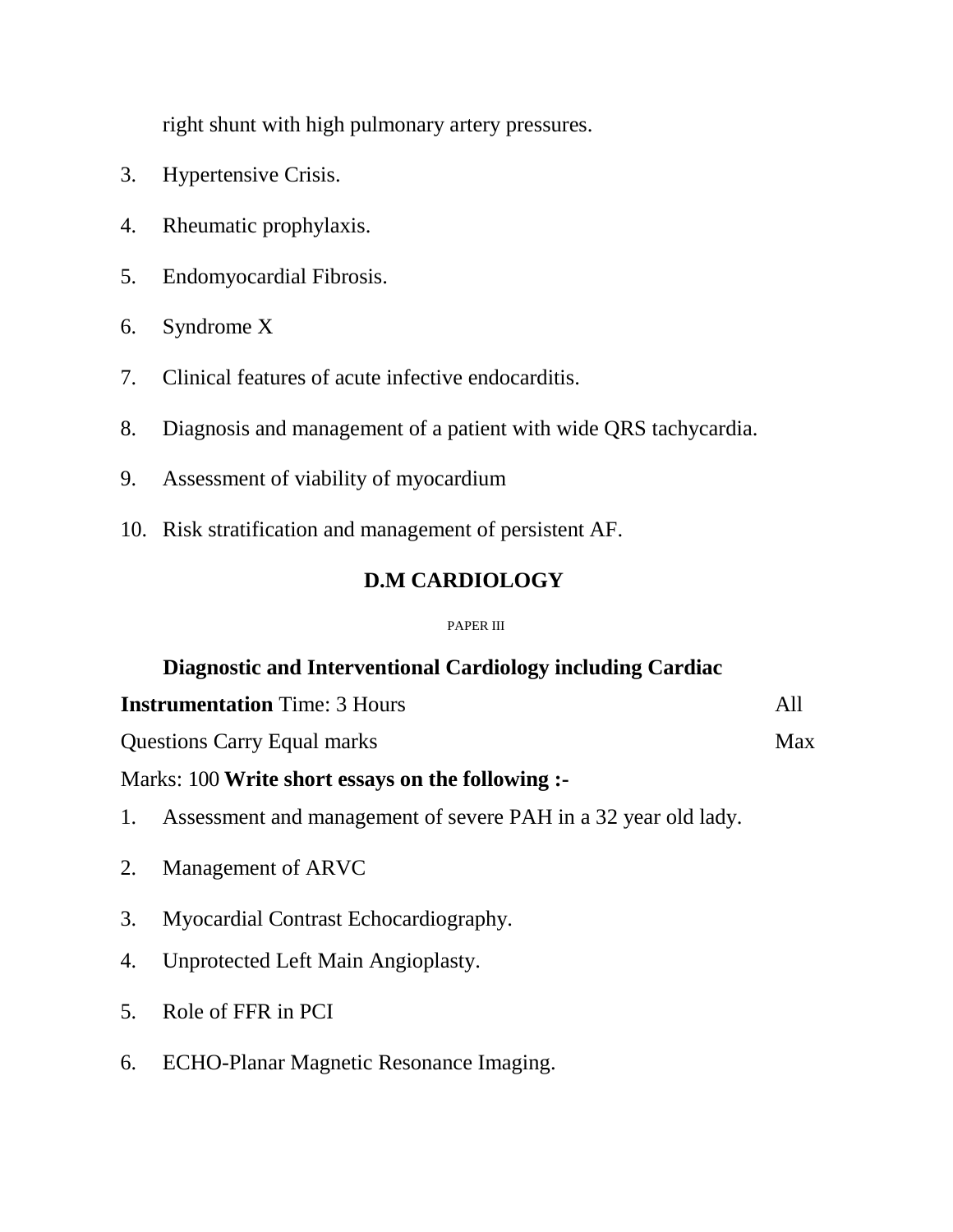- 7. Vena Contracta.
- 8. Heart Rate variability assessment.
- 9. Bio-absorbable Scaffold
- 10. Non Surgical management of severe MR.

## **D.M CARDIOLOGY**

#### PAPER IV

# **Recent advances in Cardiology, Cardiac Epidemiology, Preventive Cardiology and related Cardiac Surgery**

## Time: 3 Hours **All Questions carry equal marks** Max Marks:

100

Write short essays on the following:-

- 1. Cardiac Resynchronisation Therapy.
- 2. Epidemiology of Coronary Artery Disease in India.
- 3. Rheumatic Prophylaxis.
- 4. Arterial Switch operation.
- 5. Vascular remodelling.
- 6. Diabetic Dyslipidemia.
- 7. Pharmacological Defibrillation.
- 8. Xenotransplantation.
- 9. Cardiac Interventions in the foetus in utero.
- 10. Epidemiological Transitions.

## **10. CONCLUSION**